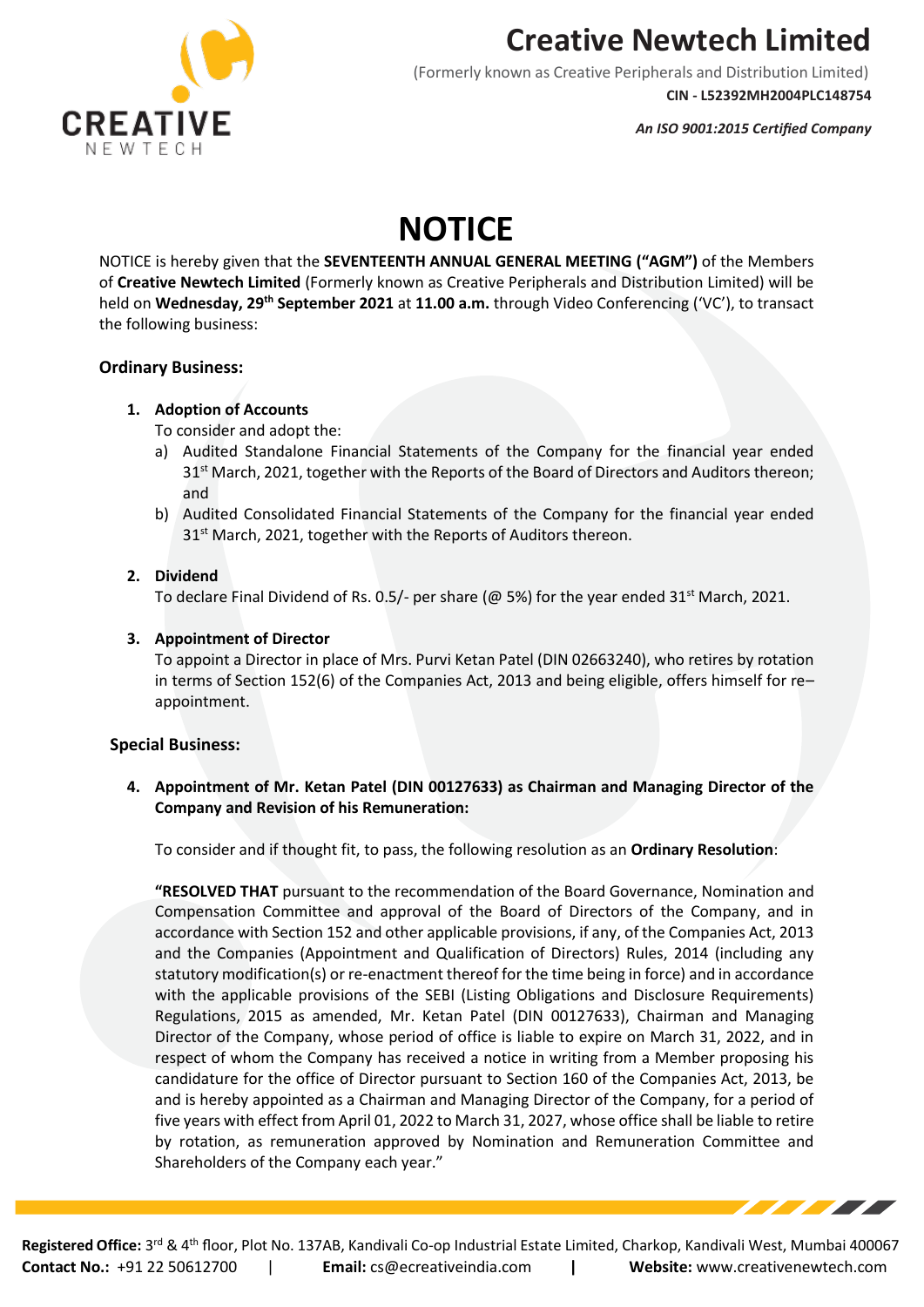

(Formerly known as Creative Peripherals and Distribution Limited) **CIN - L52392MH2004PLC148754**

*An ISO 9001:2015 Certified Company*

**The Second Second Second Second Second** 

**"RESOLVED THAT** pursuant to the provisions of Sections 197 and other applicable provisions, if any, of the Companies Act, 2013 ("Act") read with Schedule V to the Act and the Rules made thereunder, including any statutory modification thereof, or any other law and as approved by the nomination and remuneration committee and subject to approval of shareholders of the Company in general meeting, consent of the board be and is hereby accorded for the revision in the remuneration structure of Mr. Ketan Patel (DIN- 00127633), Chairman and Managing Director of the Company with effect from 01<sup>st</sup> April, 2021, as under :

| Sr. No.        | <b>Particulars</b>                | <b>Annual Remuneration</b><br>$($ ln Rs. $)$ |
|----------------|-----------------------------------|----------------------------------------------|
| $\mathbf{1}$   | <b>Basic Salary</b>               | 18,19,260                                    |
| $\overline{2}$ | <b>HRA</b>                        | 9,09,636                                     |
| 3              | <b>Special Allowance</b>          | 24,49,788                                    |
| 4              | <b>Education Allowance</b>        | 19,200                                       |
|                | <b>Gross Remuneration (A)</b>     | 51,97,884                                    |
| $\mathbf{1}$   | PF (Employer Contribution)        | 21,600                                       |
| $\mathcal{L}$  | Gratuity                          | 87,504                                       |
| 3              | <b>Bonus</b>                      | 7,000                                        |
| 4              | <b>Proposed Performance Bonus</b> | 15,00,000                                    |
|                | <b>Other Benefits (B)</b>         | 16,16,104                                    |
|                | Total CTC (A+B)                   | 68,13,988                                    |

**"RESOLVED FURTHER THAT** Mr. Vijay Advani (DIN- 02009626), Whole-time Director, Mr. Tejas Doshi, Company Secretary and Compliance Officer of the Company, be and are hereby severally authorized to take such steps and to do all such acts, deeds, matters and things as may be required to give effect to the foregoing resolution."

### **5. Appointment of Mrs. Purvi Patel (DIN: 02663240) as Whole-time Director of the Company and Revision of her Remuneration:**

To consider and if thought fit, to pass, the following resolution as an **Ordinary Resolution**:

**"RESOLVED THAT** pursuant to the recommendation of the Board Governance, Nomination and Compensation Committee and approval of the Board of Directors of the Company, and in accordance with Section 152 and other applicable provisions, if any, of the Companies Act, 2013 and the Companies (Appointment and Qualification of Directors) Rules, 2014 (including any statutory modification(s) or re-enactment thereof for the time being in force) and in accordance with the applicable provisions of the SEBI (Listing Obligations and Disclosure Requirements) Regulations, 2015 as amended, Mrs. Purvi Patel (DIN 02663240), Whole-time Woman Director of the Company, whose period of office is liable to expire on March 31, 2022, and in respect of whom the Company has received a notice in writing from a Member proposing his candidature for the office of Director pursuant to Section 160 of the Companies Act, 2013, be and is hereby appointed as a Whole-time Woman Director of the Company, for a period of five years with effect from April 01, 2022 to March 31, 2027, whose office shall be liable to retire by rotation,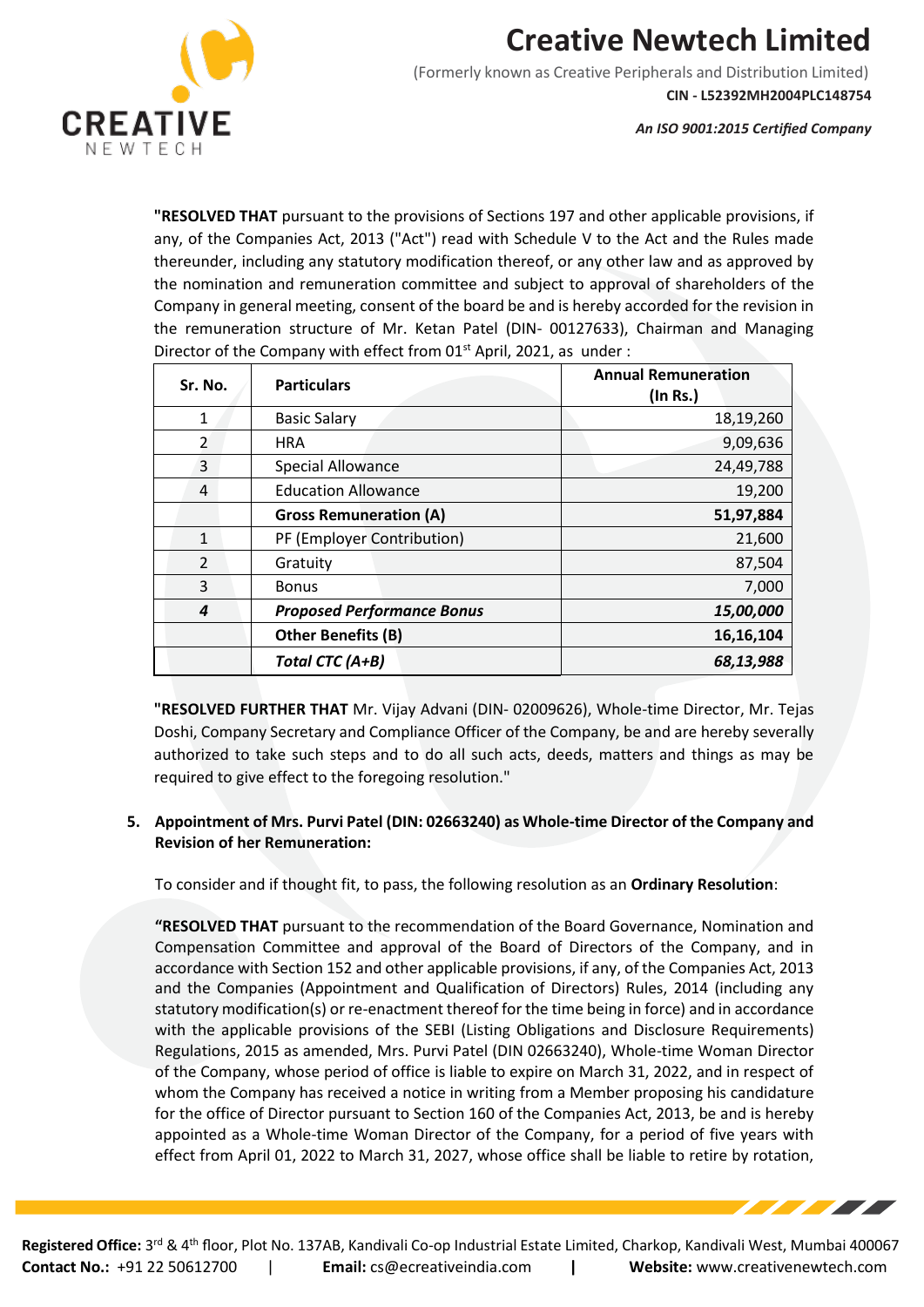

(Formerly known as Creative Peripherals and Distribution Limited) **CIN - L52392MH2004PLC148754**

*An ISO 9001:2015 Certified Company*

**TATION** 

as remuneration approved by Nomination and Remuneration Committee and Shareholders of the Company each year."

**"RESOLVED THAT** pursuant to the provisions of Sections 197 and other applicable provisions, if any, of the Companies Act, 2013 ("Act") read with Schedule V to the Act and the Rules made thereunder, including any statutory modification thereof, or any other law and as approved by the nomination and remuneration committee and subject to approval of shareholders of the Company in general meeting, consent of the board be and is hereby accorded for the revision in the remuneration structure of Mrs. Purvi Patel (DIN- 02663240), Whole-time Director of the Company with effect from 01<sup>st</sup> April, 2021, as under :

| Sr. No.       | <b>Particulars</b>                | <b>Annual Remuneration</b><br>$($ ln Rs. $)$ |
|---------------|-----------------------------------|----------------------------------------------|
| $\mathbf{1}$  | <b>Basic Salary</b>               | 9,61,656                                     |
| 2             | <b>HRA</b>                        | 4,80,828                                     |
| 3             | <b>Special Allowance</b>          | 12,85,896                                    |
| 4             | <b>Education Allowance</b>        | 19,200                                       |
|               | <b>Gross Remuneration (A)</b>     | 27,47,580                                    |
| $\mathbf{1}$  | PF (Employer Contribution)        | 21,600                                       |
| $\mathcal{L}$ | Gratuity                          | 46,260                                       |
| 3             | <b>Bonus</b>                      | 7,000                                        |
| 4             | <b>Proposed Performance Bonus</b> | 15,00,000                                    |
|               | <b>Other Benefits (B)</b>         | 15,74,860                                    |
|               | Total CTC (A+B)                   | 43,22,440                                    |

**"RESOLVED FURTHER THAT** Mr. Vijay Advani (DIN- 02009626), Whole-time Director, Mr. Tejas Doshi, Company Secretary and Compliance Officer of the Company, be and are hereby severally authorized to take such steps and to do all such acts, deeds, matters and things as may be required to give effect to the foregoing resolution."

### **6. Revision of Remuneration of Mr. Vijay Advani (DIN 02009626) as Whole-time Director of the Company:**

To consider and if thought fit, to pass, the following resolution as an **Ordinary Resolution**:

**"RESOLVED THAT** pursuant to the provisions of Sections 197 and other applicable provisions, if any, of the Companies Act, 2013 ("Act") read with Schedule V to the Act and the Rules made thereunder, including any statutory modification thereof, or any other law and as approved by the nomination and remuneration committee and subject to approval of shareholders of the Company in general meeting, consent of the board be and is hereby accorded for the revision in the remuneration structure of Mr. Vijay Advani (DIN- 02009626), Whole-time Director of the Company with effect from  $01<sup>st</sup>$  April, 2021, as under: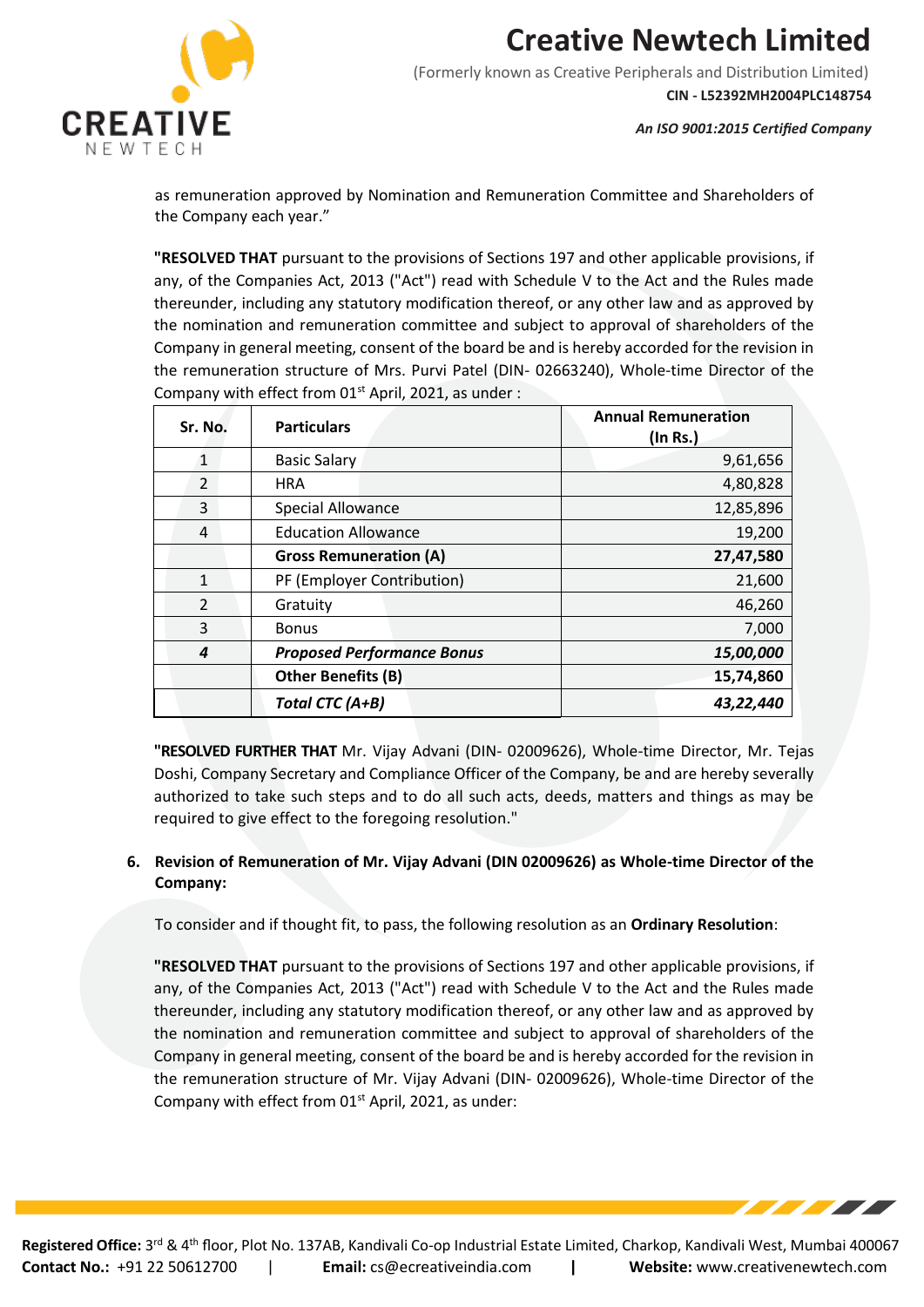

(Formerly known as Creative Peripherals and Distribution Limited)

**CIN - L52392MH2004PLC148754**

*An ISO 9001:2015 Certified Company*

| Sr. No.       | <b>Particulars</b>                | <b>Annual Remuneration</b><br>$($ ln Rs. $)$ |
|---------------|-----------------------------------|----------------------------------------------|
| $\mathbf{1}$  | <b>Basic Salary</b>               | 12,74,052                                    |
| $\mathcal{P}$ | <b>HRA</b>                        | 6,37,032                                     |
| 3             | <b>Special Allowance</b>          | 17,09,868                                    |
| 4             | <b>Education Allowance</b>        | 19,200                                       |
|               | <b>Gross Remuneration (A)</b>     |                                              |
| $\mathbf{1}$  | PF (Employer Contribution)        | 21,600                                       |
| $\mathcal{P}$ | Gratuity                          | 61,284                                       |
| 3             | <b>Bonus</b>                      | 7,000                                        |
| 4             | <b>Proposed Performance Bonus</b> | 15,00,000                                    |
|               | <b>Other Benefits (B)</b>         | 15,89,884                                    |
|               | Total CTC (A+B)                   | 52,30,036                                    |

**"RESOLVED FURTHER THAT** Mr. Ketan Patel (DIN - 00127633) Chairman and Managing Director and Mrs. Purvi Patel (DIN- 02663240), Whole-time Director of the Company, be and are hereby severally authorized to take such steps and to do all such acts, deeds, matters and things as may be required to give effect to the foregoing resolution."

### **By order of the Board of Directors Creative Newtech Limited**

**(Formerly known as Creative Peripherals and Distribution Limited)**

**Tejas Doshi**

**Company Secretary & Compliance Officer ACS - 30828**

**Date: 13th August 2021 Place: Mumbai**

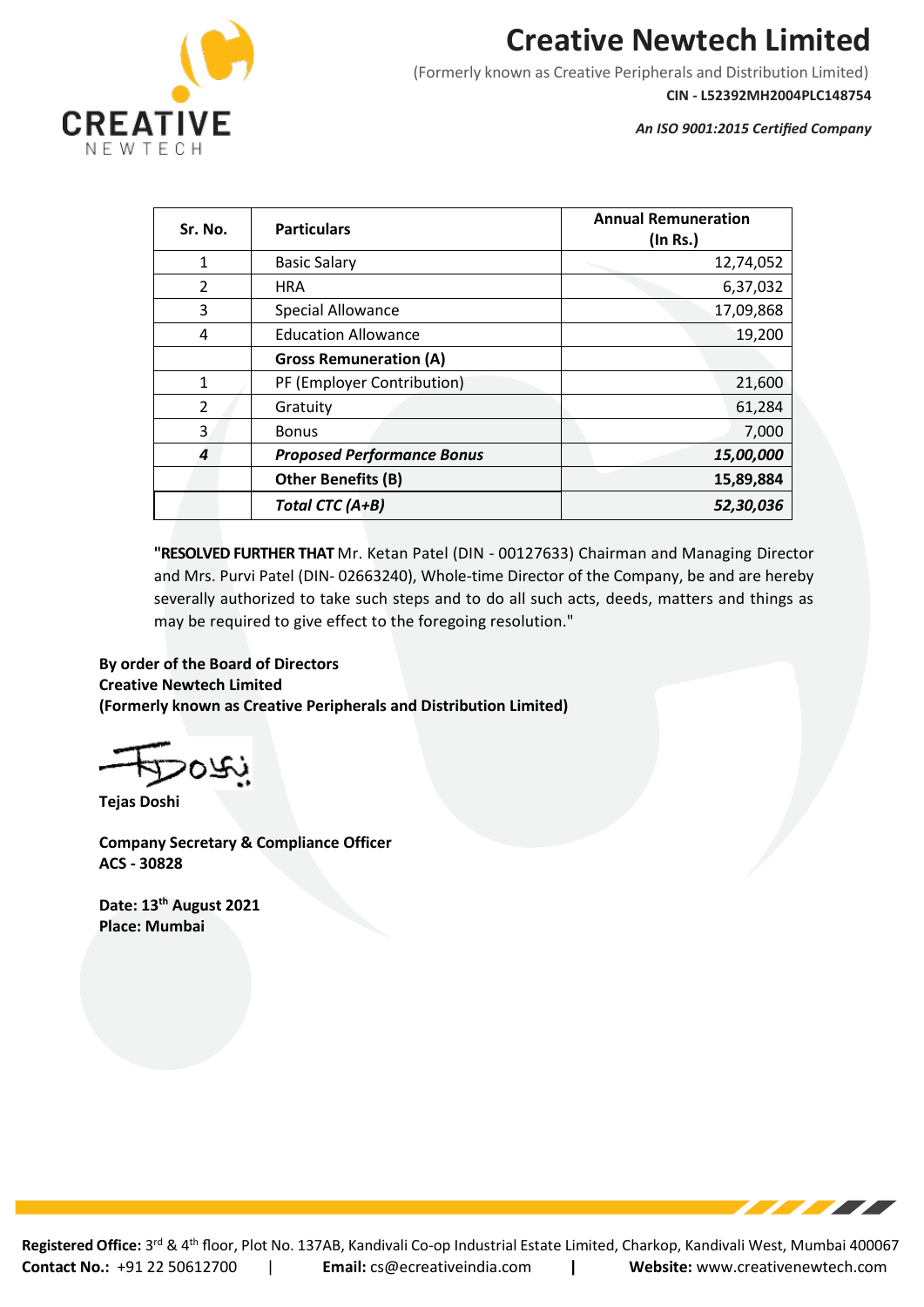

(Formerly known as Creative Peripherals and Distribution Limited) **CIN - L52392MH2004PLC148754**

*An ISO 9001:2015 Certified Company*

**TELEVISION** 

### **Notes:**

- **1.** In view of the continuing Covid-19 pandemic, the Ministry of Corporate Affairs ("MCA") has vide its various circulars permitted the holding of the Annual General Meeting ("AGM") through VC / OAVM, without the physical presence of the Members at a common venue. In compliance with the provisions of the Companies Act, 2013 ("Act"), SEBI (Listing Obligations and Disclosure Requirements) Regulations, 2015 ("SEBI Listing Regulations") and MCA Circulars, the AGM of the Company is being held through VC / OAVM. The deemed venue for the 17<sup>th</sup> AGM shall be the Registered Office of the Company.
- **2.** As this AGM is being held pursuant to the MCA Circulars through VC / OAVM, physical attendance of Members has been dispensed with. Accordingly, the facility for appointment of proxies by the Members will not be available for the AGM and hence the Proxy Form and Attendance Slip are not annexed to this Notice.
- **3.** Institutional / Corporate Shareholders (i.e., other than individuals, HUF, NRI, etc.) are required to send a scanned copy (PDF/JPG Format) of its Board or governing body Resolution/Authority letter etc., authorising its representative(s) to attend the AGM through VC / OAVM on its behalf and to vote through remote e-voting and e-voting at AGM. The said Resolution/Authority letter shall be sent to the Scrutiniser by email through its registered email address to cs.smishra@gmail.com with a copy marked to helpdesk.evoting@cdslindia.com.
- **4.** The Notice of AGM is being sent to those members/beneficial owners whose name appear in the register of members/list of beneficiaries received from the depositories as on Friday, September 03, 2021.
- **5.** In compliance with the aforesaid MCA Circulars and SEBI Circular dated May 12, 2020, Notice of the AGM along with the Annual Report 2019-20 is being sent only through electronic mode to those Members whose email addresses are registered with the Company/ Depository Participant (DP)/Company's Registrar and Transfer Agent (RTA). Members may note that the Notice and Annual Report 2020-21 will also be available on the Company's website at www.ecreativeindia.com websites of the National Stock Exchange of India Limited at www.nseindia.com respectively, and on the website of CDSL at https://www.evotingindia.com and also at the website of our RTA at www.bigshareonline.com.
- **6.** The statement pursuant to Section 102(1) of the Companies Act, 2013 with respect to the special business set out in the Notice is annexed herewith.
- **7.** The dividend on Equity Shares, if declared at the Meeting, will be paid subject to deduction of tax at source within 30 days from the date of declaration to those members whose names appear in the Register of Members and those beneficiaries, whose names are furnished by the National Securities Depository Limited (NSDL) and Central Depository Services (India) Limited (CDSL) as beneficial owners on the Record Date i.e., September 22, 2021.
- **8.** Listing Regulations, has mandated that for making dividend payments, companies whose securities are listed on the stock exchanges shall use electronic clearing services (local, regional or national), direct credit, real time gross settlement, national electronic funds transfer etc. The companies and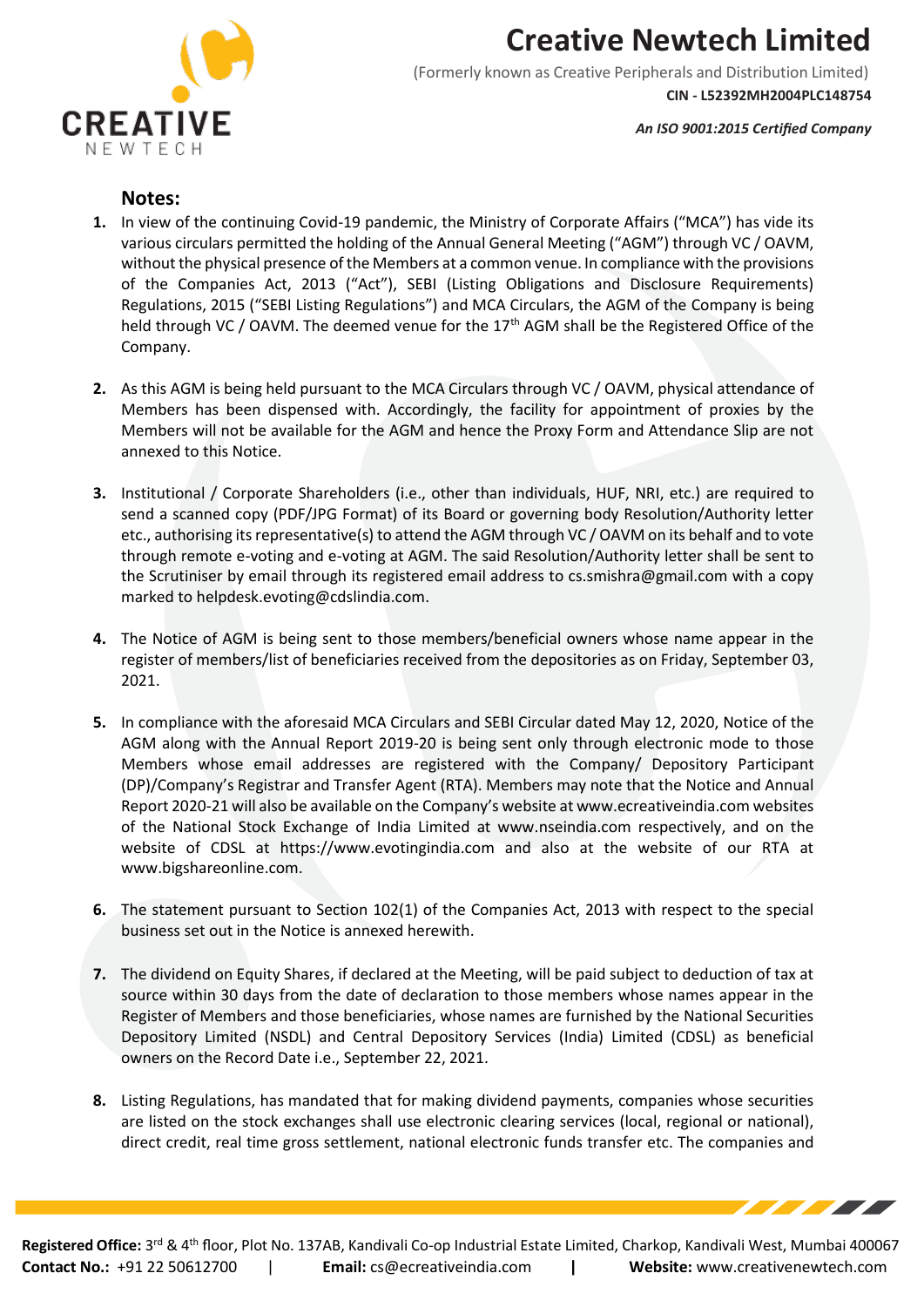

(Formerly known as Creative Peripherals and Distribution Limited) **CIN - L52392MH2004PLC148754**

*An ISO 9001:2015 Certified Company*

the registrar and share transfer agents are required to seek relevant bank details of shareholders from depositories/ investors for making payment of dividends in electronic mode. It is also mandatory to print the bank details on the physical instrument if the payment is made in physical mode. Accordingly, shareholders are requested to provide or update (as the case may be) their bank details with the respective depository participant for the shares held in dematerialised form and with the registrar and share transfer agent in respect of shares held in physical form. For further details about registration process, please contact your depository/ R&TA of the Company.

- **9.** All dividends remaining unclaimed and unpaid for a period of seven years from the date it is lying in the unpaid dividend account, are required to be transferred to the Investor Education and Protection Fund (IEPF) of the Central Government. Accordingly, till date the Company has transferred to IEPF the unclaimed and unpaid amount pertaining to dividends declared. Members may please note that no claim shall lie against the Company in respect of dividend which remain unclaimed and unpaid for a period of seven years from the date it is lying in the unpaid dividend account and no payment shall be made in respect of such claims.
- **10.** Also, in terms of Section 124(6) of the Act, read with Rule 6 of the Investor Education and Protection Fund Authority (Accounting, Audit, Transfer and Refund) Rules, 2016, (as amended from time to time) shares on which dividend has not been paid or claimed by a shareholder for a period of seven consecutive years or more are required to be credited to the Demat Account of Investor Education and Protection Fund Authority (IEPFA) within a period of thirty days of such shares becoming due to be so transferred. Accordingly, equity shares which were/ are due to be so transferred, shall be transferred by the Company to the Demat Account of IEPFA. Upon transfer of such shares, all benefits (like bonus, etc.), if any, accruing on such shares shall also be credited to the Demat Account of IEPFA and the voting rights on such shares shall remain frozen till the rightful owner claims the shares. Shares which are transferred to the Demat Account of IEPFA can be claimed back by the shareholder from IEPFA by following the procedure prescribed under the aforesaid rules. Details of shares transferred to the Demat Account of IEPFA have been uploaded by the Company on its website at www.ecreativeindia.com. Shareholders may kindly check the same and claim back their shares. Therefore, it is in the interest of shareholders to regularly claim the dividends declared by the Company.
- **11.** The Securities and Exchange Board of India (SEBI) has mandated the submission of Permanent Account Number (PAN) by every participant in securities market. Members holding shares in electronic form are, therefore, requested to submit their PAN to their DPs with whom they are maintaining their Demat accounts. Members holding shares in physical form can submit their PAN details to the Company's RTA. You are also requested to update your Bank details by writing to the Company's RTA.
- **12.** SEBI Notification No. SEBI/LAD-NRO/GN/2018/24 dated June 08, 2018 and further amendment vide Notification No. SEBI/LAD-NRO/GN/2018/49 dated November 30, 2018 requests for effecting transfer of securities (except in case of transmission or transposition of securities) shall not be processed from April 01, 2019 unless the securities are held in dematerialized form with the depositories. Therefore, shareholders are requested to take action to dematerialize the equity shares of the Company.

777 T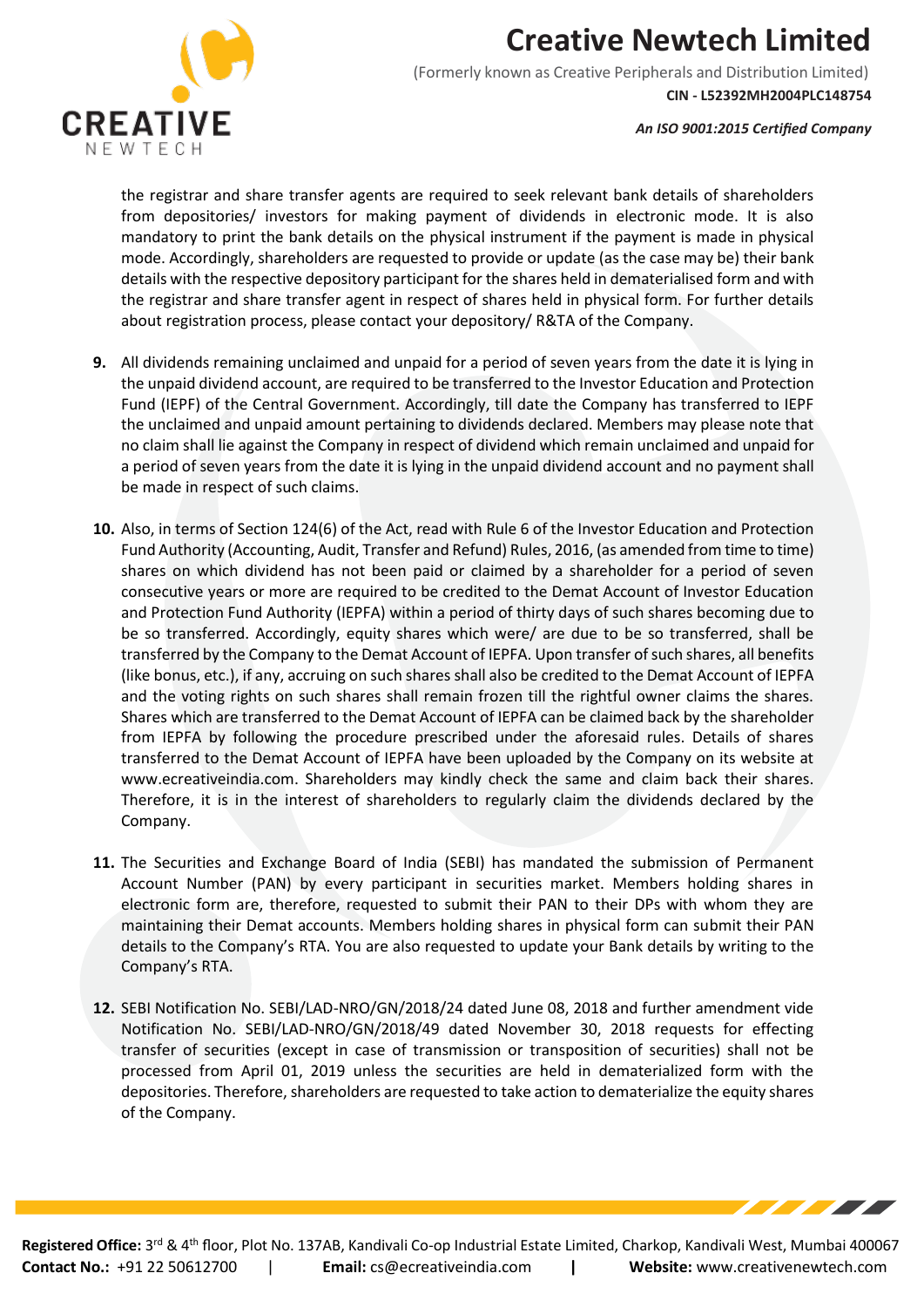

(Formerly known as Creative Peripherals and Distribution Limited) **CIN - L52392MH2004PLC148754**

*An ISO 9001:2015 Certified Company*

<u> The Community of the Community of the Community of the Community of the Community of the Community of the Co</u>

- **13.** Members are requested to send in their queries at least a week in advance to the Chief Financial Officer & Company Secretary at the Registered Office of the Company to facilitate clarifications during the meeting.
- **14.** Pursuant to the provisions of Section 108 and all other applicable provisions of the Act read with the Companies(Management and Administration) Rules, 2014, as amended and Regulation 44 of the Securities and Exchange Board of India (Listing Obligations and Disclosure Requirements) Regulations, 2015 ("Listing Regulations"), the Company is pleased to provide e-voting facility to all its members, to enable them to cast their votes electronically and has engaged the services of Central Depository Services (India) Limited, (CDSL) as the agency to provide e-voting facility. Instructions for the process to be followed for e-voting are annexed with this Annual Report.
- **15.** During the voting period, members can login to CDSL's-voting platform any number of times till they have voted on all the resolutions. Once the vote on resolutions cast by a member, whether partially or otherwise, the member shall not be allowed to change it subsequently or cast the vote again.
- **16. The e-voting period commences on Sunday, September 26, 2021 at 9:00 a.m. (IST) and ends on Tuesday, September 28, 2021 at 5:00 p.m. (IST). During this period, members of the Company, holding shares either in physical or dematerialised form, as on the cut-off date, that is, Wednesday, September 22, 2021, may cast their vote electronically.**
- **17.** Members attending the AGM through VC shall be counted for the purpose of reckoning the quorum under Section 103 of the Act.
- **18.** Members who have not registered their e-mail addresses are requested to register the same with the Company's Registrars and Transfer Agents / Depository Participant(s) for sending future communication(s) in electronic form.
- **19.** A member need not use all his / her / its votes nor does he / she / it need to cast all his / her / its votes in the same way.
- **20.** M/s Satyajit Mishra & Co., Practising Company Secretary, (Membership No. FCS 5759, CP No. 4997) have been appointed as the Scrutiniser to scrutinise the voting process in a fair and transparent manner.
- **21.** The Scrutiniser shall, immediately after the conclusion of voting at the general meeting, first count the votes cast at the meeting, in the presence of at least two witnesses not in the employment of the Company and make, not later than 48 hours of conclusion of the meeting, a Scrutiniser's Report of the total votes cast in favour or against, if any, to the Chairman of the Company who shall countersign the same.
- **22.** The resolutions will be deemed to be passed on the AGM date subject to receipt of the requisite numbers of votes in favour of the resolutions.
- **23.** The results declared along with the Scrutiniser's Report shall be placed on the Company's website www.ecreativeindia.com after same has been communicated to the NSE.
- **24.** Since the AGM will be held through VC / OAVM, the Route Map is not required to be annexed in this Notice.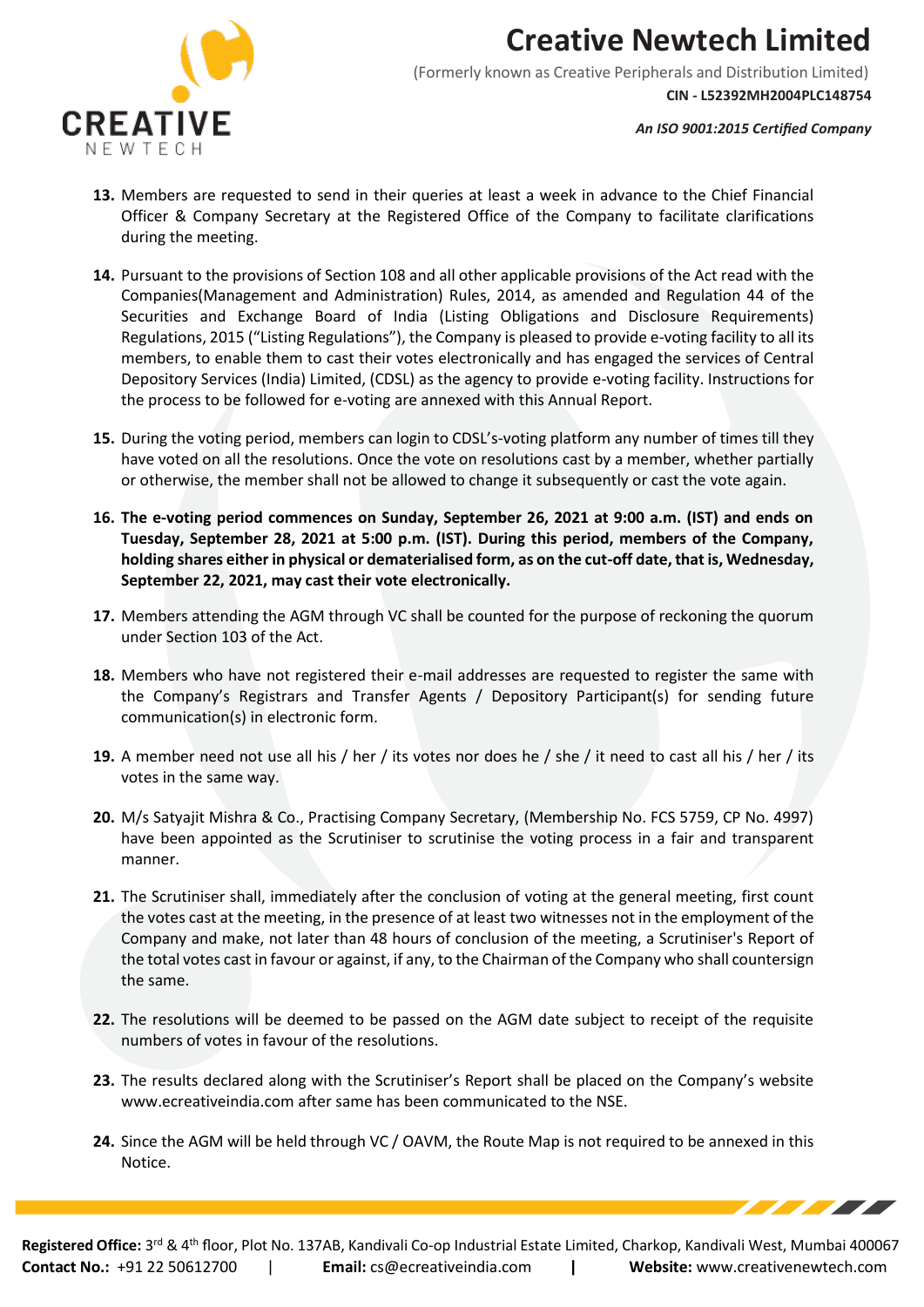

(Formerly known as Creative Peripherals and Distribution Limited) **CIN - L52392MH2004PLC148754**

*An ISO 9001:2015 Certified Company*

<u> The Books of the Books of the Books of the Books of the Books of the Books of the Books of the Books of the </u>

### **EXPLANATORY STATEMENT PURSUANT TO SECTION 102(1) OF THE COMPANIES ACT, 2013:**

#### **Item No.4 –**

**Appointment of Mr. Ketan Patel (DIN 00127633) as Chairman and Managing Director of the Company and Revision of his Remuneration:**

Mr Ketan C Patel founded Creative Peripherals with his wife Ms Purvi Patel in the year 1992. His expertise lies in business development, business strategy, product marketing, business planning, key account management, team management, sales management, entrepreneurship, strategic planning, channel expertise and competitive analysis.

Mr Ketan Patel has an engineering degree. He is a MBA graduate from IIM Bangalore. He is a veteran entrepreneur who is always open to ideas and constantly looking forward to evolve the company and the people in it.

With over 28 years of industry experience, Mr. Ketan Patel is Company's principal entrepreneurial force and strategic visionary. Today Creative Peripherals is a Value Added Distribution firm and entry specialist for all new brands, having its presence in PAN India and representing 25 global brands. Mr. Ketan Patel is a pioneer in the electronics and IT distribution industry. With innovative and forward thinking, he conceptualized many industry initiatives and practices. Over the years, he has developed critical and longstanding relationships with many of the industry's IT, Imaging, Lifestyle and Telecom brands.

A statement containing required information as per section II of Part II of Schedule V of the Companies Act, 2013 is attached as *Annexure I*.

No person, as specified under Section 102(1) (a) of the Act, other than Mr. Ketan Patel and Mrs. Purvi Patel is in any way concerned or interested in this Resolution proposed to be passed.

Thus, The Board recommends the Special resolution(s) set forth at item no. 4 of the Notice for the approval of the members.

#### **Item No. 5 –**

**Appointment of Mrs. Purvi Patel (DIN: 02663240) as Whole-time Director of the Company and Revision of her Remuneration:**

Ms. Purvi Patel is the co-founder of Creative Peripherals, along with her husband Mr. Ketan Patel and has been associated and well versed with Company and its client since over 28 years.

She also has various certificates in software programming and holds Diploma in Pharmacy.

She looks after overseeing the working capital and she is heading the HR / Administration, Logistics. She also looks after the product design and conception, Process set up & Public Relation activities. She has been the backbone and an integral part of the Company.

A statement containing required information as per section II of Part II of Schedule V of the Companies Act, 2013 is attached as *Annexure I*.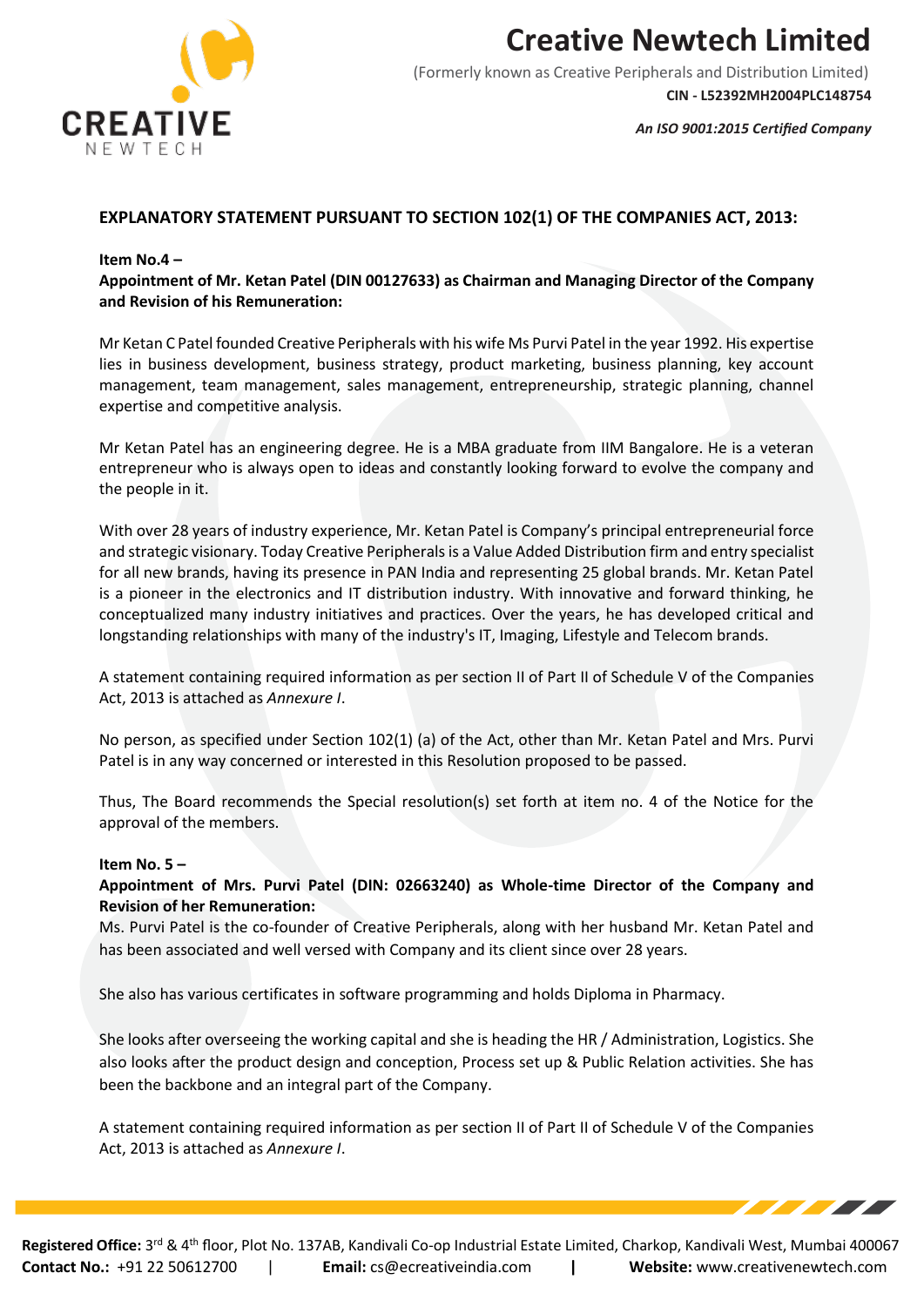

(Formerly known as Creative Peripherals and Distribution Limited) **CIN - L52392MH2004PLC148754**

*An ISO 9001:2015 Certified Company*

**STATISTICS** 

No person, as specified under Section 102 (1) (a) of the Act, other than Mrs. Purvi Patel and Mr. Ketan Patel is in any way concerned or interested in this Resolution proposed to be passed.

Thus, The Board recommends the ordinary resolution(s) set forth at item no. 2 & special resolution set forth at item no. 5 of the Notice for the approval of the members.

#### **Item No. 6 –**

**Revision of Remuneration of Mr. Vijay Advani (DIN 02009626) as Whole-time Director of the Company:**

Mr. Vijay Advani is associated with Creative Peripherals & Distribution Limited since 2006. Prior to joining Creative peripherals, he has associated with General Electronics and he has a total experience of over 35 Years. He takes care of the entire sales division.

Mr. Vijay Advani is a Commerce Graduate. He has been instrumental as Sales Director of Creative Peripherals from last 14 Years. He was able to drive various IT brands, which were new entrants in Indian market, to a great success. Under his supervision many brands have been successful in India having started with no presence in India. His expertise lies in business planning & execution and key account management. His focus and determination still remain unmatched.

A statement containing required information as per Regulation 36 of SEBI Listing Regulations and Section II of Part II of Schedule V of the Companies Act, 2013 is attached as *Annexure I*.

No person, as specified under Section 102 (1) (a) of the Act, other than Mr Vijay Advani, is in any way concerned or interested in this Resolution proposed to be passed.

Thus, The Board recommends the Special resolution(s) set forth at item no. 6 of the Notice for the approval of the members.

**By order of the Board of Directors Creative Newtech Limited (Formerly known as Creative Peripherals and Distribution Limited)**

,07C

**Tejas Doshi Company Secretary & Compliance Officer ACS - 30828**

**Date: 13th August 2021 Place: Mumbai**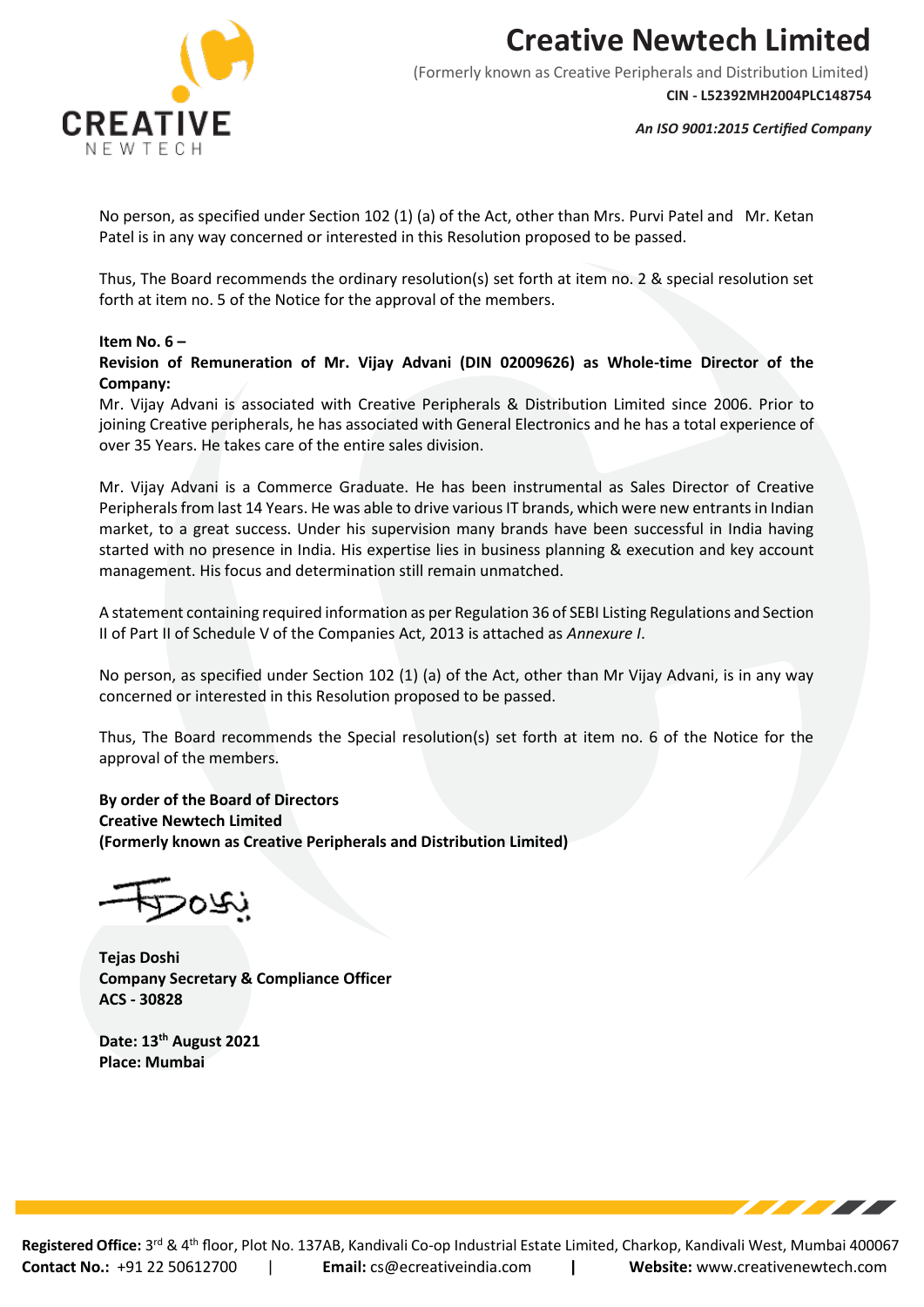

(Formerly known as Creative Peripherals and Distribution Limited)

**CIN - L52392MH2004PLC148754**

**TELESCOPE** 

*An ISO 9001:2015 Certified Company*

### **A statement containing required information as per section II of Part II of Schedule V of the Companies Act, 2013**

| <b>General Information:</b> |                                      |                                                                   |                                            |                                               |
|-----------------------------|--------------------------------------|-------------------------------------------------------------------|--------------------------------------------|-----------------------------------------------|
| i. Nature of Industry       |                                      | Pan India Distributor of I.T., Imaging, Lifestyle and Security of |                                            |                                               |
|                             |                                      | world-renowned brand products.                                    |                                            |                                               |
|                             | ii. Date of commencement<br>0f       | This clause is not applicable as the Company is currently having  |                                            |                                               |
|                             | Commercial production:               | distribution segment only. The date of incorporation of           |                                            |                                               |
|                             |                                      | Company is 22/09/2004.                                            |                                            |                                               |
|                             | Information about the appointee:     | Mr. Ketan Patel                                                   | Ms. Purvi Patel                            | Mr. Vijay Advani                              |
| i.                          | <b>Background details:</b>           | Mr. Ketan Patel is the                                            | Mrs. Purvi Patel is                        | Mr. Vijay Advani is                           |
|                             |                                      | Promoter and                                                      | the Whole Time                             | the Whole-time                                |
|                             |                                      | Managing Director of                                              | Director of our                            | Director of our                               |
|                             |                                      | our Company. He has                                               | Company. She has                           | Company. He has                               |
|                             |                                      | been the Director of                                              | been designated as                         | been designated as                            |
|                             |                                      | the Company since<br>incorporation and is                         | <b>Whole Time</b><br>Director of our       | Whole Time Director<br>of our Company with    |
|                             |                                      | also one of the                                                   | Company with                               | effect from February                          |
|                             |                                      | subscribers of MOA of                                             | effect from                                | 28, 2017. He holds a                          |
|                             |                                      | our Company. He holds                                             | February 28, 2017.                         | degree in Bachelor of                         |
|                             |                                      | a diploma in Computer                                             | She holds Diploma                          | Commerce from                                 |
|                             |                                      | <b>Technology from Board</b>                                      | in Pharmacy. She                           | University of                                 |
|                             |                                      | of Technical                                                      | also has various                           | Bombay. Under his                             |
|                             |                                      | Examinations,                                                     | certificates in                            | supervision many                              |
|                             |                                      | Maharashtra State,                                                | software                                   | brands have been                              |
|                             |                                      | degree in Management                                              | programming,                               | prosperous                                    |
|                             |                                      | Programme for                                                     | including DTP. She                         | previously which had                          |
|                             |                                      | Entrepreneurs and<br>Family Businesses from                       | is the backbone and<br>an integral part of | no presence in India.<br>He was able to drive |
|                             |                                      | Indian Institute of                                               | the Company.                               | various IT brands,                            |
|                             |                                      | Management,                                                       |                                            | which were new                                |
|                             |                                      | Bangalore. He has an                                              |                                            | entrants in Indian                            |
|                             |                                      | experience of about                                               |                                            | market, to a great                            |
|                             |                                      | more than 28 years in                                             |                                            | success. He has an                            |
|                             |                                      | Value Added                                                       |                                            | experience of about                           |
|                             |                                      | Distribution industry.                                            |                                            | more than 14 years                            |
|                             |                                      |                                                                   |                                            | in Value Added                                |
|                             |                                      |                                                                   |                                            | Distributors Industry.                        |
| ii.                         | Date of Birth                        | 01st August, 1970                                                 | 19th January, 1971                         | 24 <sup>th</sup> January, 1964                |
| iii.                        | <b>Education Qualification</b>       | Diploma in Computer<br>Technology                                 | Diploma<br>in.<br>Pharmacy                 | Commerce Graduate                             |
| iv.                         | Past remuneration for FY<br>2020-21: | Rs. 34,67,186 p.a.                                                | Rs. 14,84,030 p.a.                         | Rs. 31,23,734 p.a.                            |
| v.                          | Job profile and suitability:         | Entire<br>management                                              | Administration,                            | <b>Business</b><br>Planning,                  |
|                             |                                      | and<br>affairs<br>of the                                          | Marketing<br>and                           | expansion<br>and                              |
|                             |                                      | Company                                                           | Resource<br>Human                          | execution<br>and<br>key                       |
|                             |                                      |                                                                   | Management                                 | account                                       |
|                             |                                      |                                                                   |                                            | management                                    |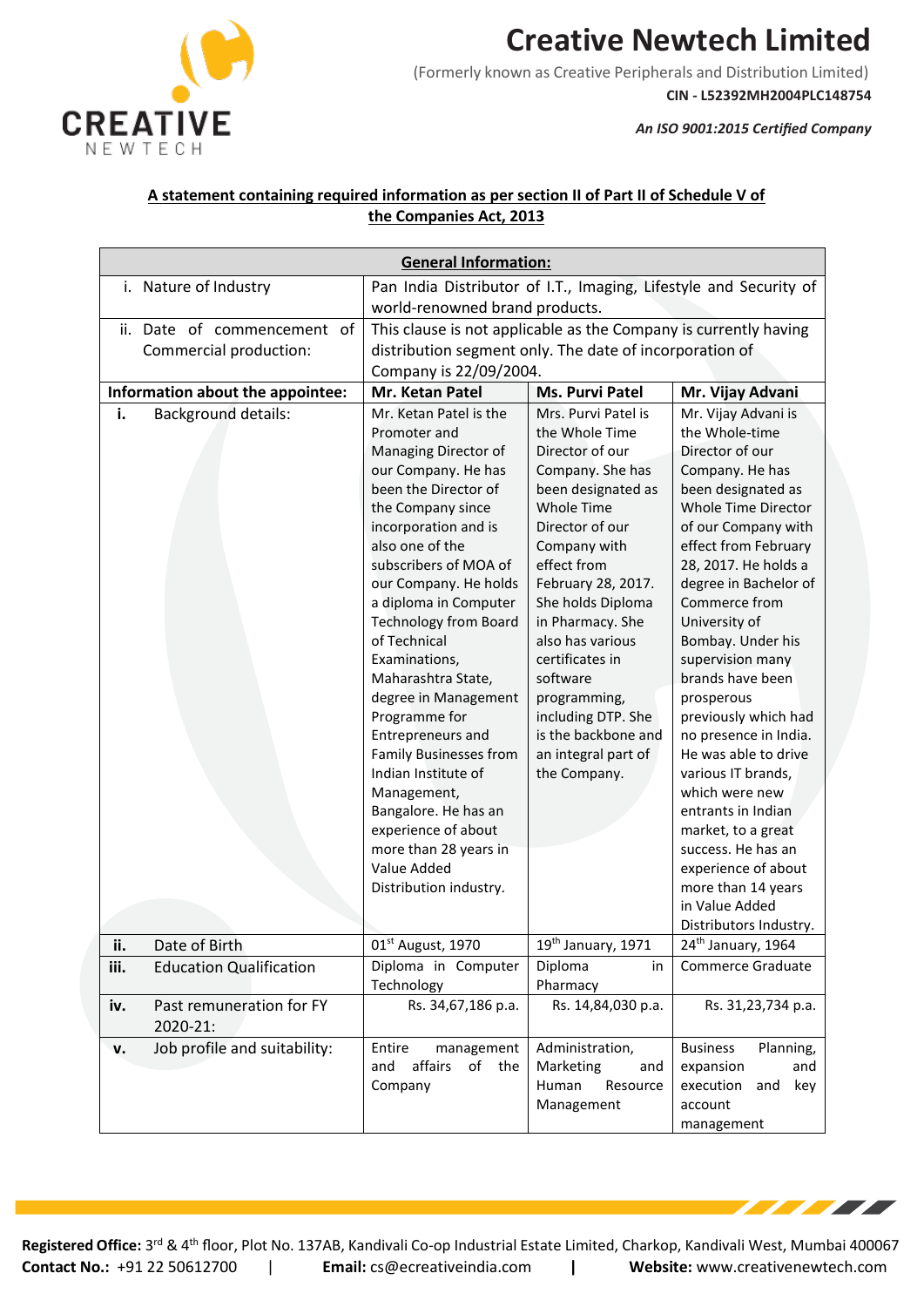

(Formerly known as Creative Peripherals and Distribution Limited)

**CIN - L52392MH2004PLC148754**

**TEAC** 

*An ISO 9001:2015 Certified Company*

| vi.   | Proposed remuneration for<br>FY 2021-22:                                                             | Rs. 68,13,988 p.a.                                                                                                                                                                                                                                                                                                    | Rs. 43,22,440 p.a.                                                                      | Rs. 52,30,036 p.a.                                                                                        |
|-------|------------------------------------------------------------------------------------------------------|-----------------------------------------------------------------------------------------------------------------------------------------------------------------------------------------------------------------------------------------------------------------------------------------------------------------------|-----------------------------------------------------------------------------------------|-----------------------------------------------------------------------------------------------------------|
| vii.  | Pecuniary relationship<br>directly/indirectly with the<br>Company or managerial<br>personnel if any: | Husband of Mrs. Purvi<br>Patel - Whole-time<br>Director of Company                                                                                                                                                                                                                                                    | Wife of Mr. Ketan<br>Patel $-$ Chairman<br>and<br>Managing<br>Director<br>of<br>Company | No pecuniary<br>relationship<br>directly/indirectly<br>with the Company or<br>any managerial<br>personnel |
| viii. | The number of meetings of<br>Board attended during the<br>year                                       | Five out of Five Board<br>Meetings<br>100% Attendance                                                                                                                                                                                                                                                                 | Five out of Five<br><b>Board Meetings</b><br>100% Attendance                            | Five out of Five Board<br><b>Meetings</b><br>100% Attendance                                              |
| ix.   | Shareholding in the<br>Company                                                                       | 79,39,520 Equity<br><b>Shares</b>                                                                                                                                                                                                                                                                                     | 59,200 Equity<br><b>Shares</b>                                                          | 400 Equity Shares                                                                                         |
| x.    | <b>Other Directorships</b>                                                                           | 1. Secure Connection<br>Private Limited<br>2. Rinavaa<br><b>Technologies Private</b><br>Limited<br>3. Shilpa Global Private<br>Limited<br>4. Creative Peripherals<br>and Distribution<br>Limited (Hong Kong<br><b>Subsidiary Company)</b><br>5. Secure Connection<br>Limited (Hong Kong<br><b>Subsidiary Company)</b> | 1. Shilpa Global<br>Private Limited<br>2. Click Retail<br><b>Private Limited</b>        | 1. Click Retail Private<br>Limited<br>2. Rinavaa<br><b>Technologies Private</b><br>Limited                |
|       |                                                                                                      | <b>Other Information:</b>                                                                                                                                                                                                                                                                                             |                                                                                         |                                                                                                           |
| i.    | Reasons of loss or<br>inadequate profits:                                                            | The Company does not have any loss or inadequate profit<br>during the FY 2020-21.                                                                                                                                                                                                                                     |                                                                                         |                                                                                                           |
| ii.   | Steps taken or proposed to<br>be taken for improvement:                                              | N.A.                                                                                                                                                                                                                                                                                                                  |                                                                                         |                                                                                                           |
| iii.  | Expected increase in<br>productivity and profits in<br>measurable terms:                             | The Company is having consistent meeting with other major<br>international brands to be partner with us for long run & there<br>is probability that Company will succeed to get the distribution<br>rights with the others brands too in forthcoming financial year<br>to boost revenue and profit of the Company.    |                                                                                         |                                                                                                           |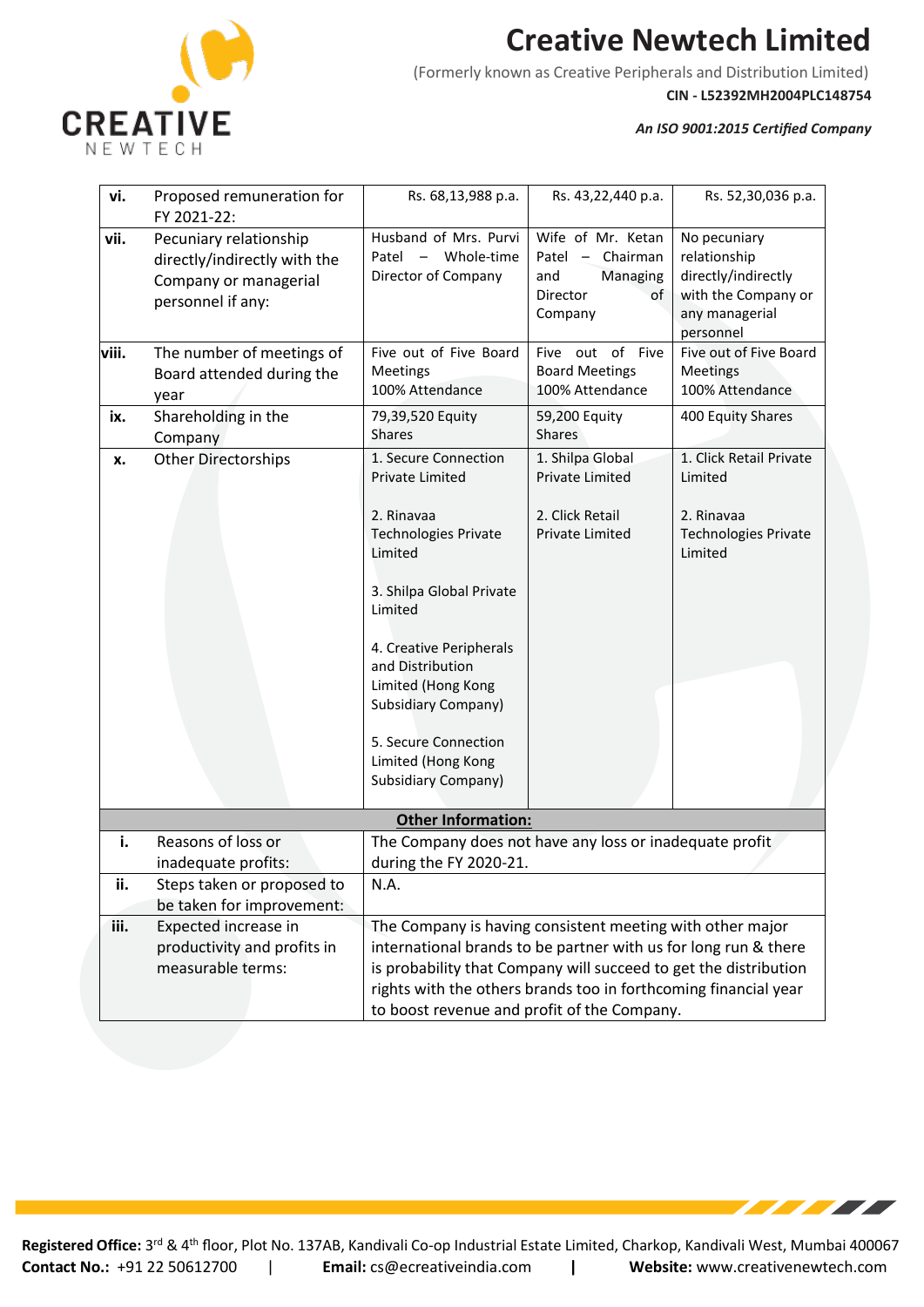

(Formerly known as Creative Peripherals and Distribution Limited) **CIN - L52392MH2004PLC148754**

*An ISO 9001:2015 Certified Company*

#### **NOTES:**

#### **GENERAL**

- **1.** In view of the continuing restrictions on the movement of people at several places in the country, due to the outbreak of COVID-19, the Ministry of Corporate Affairs, Government of India ('MCA'), and the Securities and Exchange Board of India ('SEBI'), have allowed companies to conduct Annual General Meeting("AGM") through Video-Conferencing ('VC') / Other Audio-Visual Means ('OAVM') till December 31, 2021, without the physical presence of members. This also addresses the health and safety of the members. This AGM is being convened in compliance with applicable provisions of the Companies Act, 2013 ('the Act') and the Rules made thereunder; provisions of Securities and Exchange Board of India (Listing Obligations and Disclosure Requirements) Regulations, 2015 ('Listing Regulations'); the circulars issued by Ministry of Corporate affairs ("MCA) i. e General circular no. 10/2021 dated 23rd June, 2021 vide no. F. No. 2/6/2020–CL-V and circulars issued by Securities Exchange Board of India ("SEBI").
- **2.** An Explanatory Statement pursuant to Section 102 of the Act, in respect of Item nos. 4, 5 & 6 of the Notice set out above, is annexed hereto. The Board of Directors have considered and decided to include Item 4, 5 & 6 as Special Business.
- **3.** In accordance with the Secretarial Standard 2 on General Meetings issued by the ICSI read with Clarification / Guidance on applicability of Secretarial Standards - 1 and 2 dated April 15, 2020 issued by the ICSI, the proceedings of the AGM shall be deemed to be conducted at the Registered Office of the Company i.e. 4<sup>th</sup> Floor, Plot No 137AB, Kandivali Co Op Industrial Estate Limited, Charkop, Kandivali West, Mumbai – 400 067 which shall be the venue of the AGM. Since the AGM will be held through VC / OAVM, the Route Map is not annexed in this Notice.
- **4.** Members attending the AGM through VC / OAVM shall be counted for the purpose of reckoning the quorum under Section 103 of the Act.
- **5.** Pursuant to the provisions of the Act, a member entitled to attend and vote at the AGM is entitled to appoint a proxy to attend and vote on his/her behalf and the proxy need not be a member of the Company. Since this AGM is being held pursuant to the MCA Circulars through VC / OAVM, physical attendance of members has been dispensed with. Accordingly, the facility for appointment of proxies by the members will not be available for the AGM and hence the Proxy Form and Attendance Slip are not annexed to this Notice.

#### **DISPATCH OF NOTICE:**

- **6.** In compliance with the aforesaid MCA and SEBI Circulars, the Notice of the AGM is being sent through e-mail to those members whose e-mail addresses are registered with the Company/ Depositories. Members may note that the Notice will also be available on the on the Company's website at [www.ecreativeindia.com](http://www.ecreativeindia.com/) , websites of the Stock Exchanges i.e. National Stock Exchange of India Limited at [www.nseindia.com](http://www.nseindia.com/) respectively, and on the website of CDSL at [www.evotingindia.com.](http://www.evotingindia.com/)
- **7.** Members who have still not registered their e-mail IDs are requested to do so at the earliest.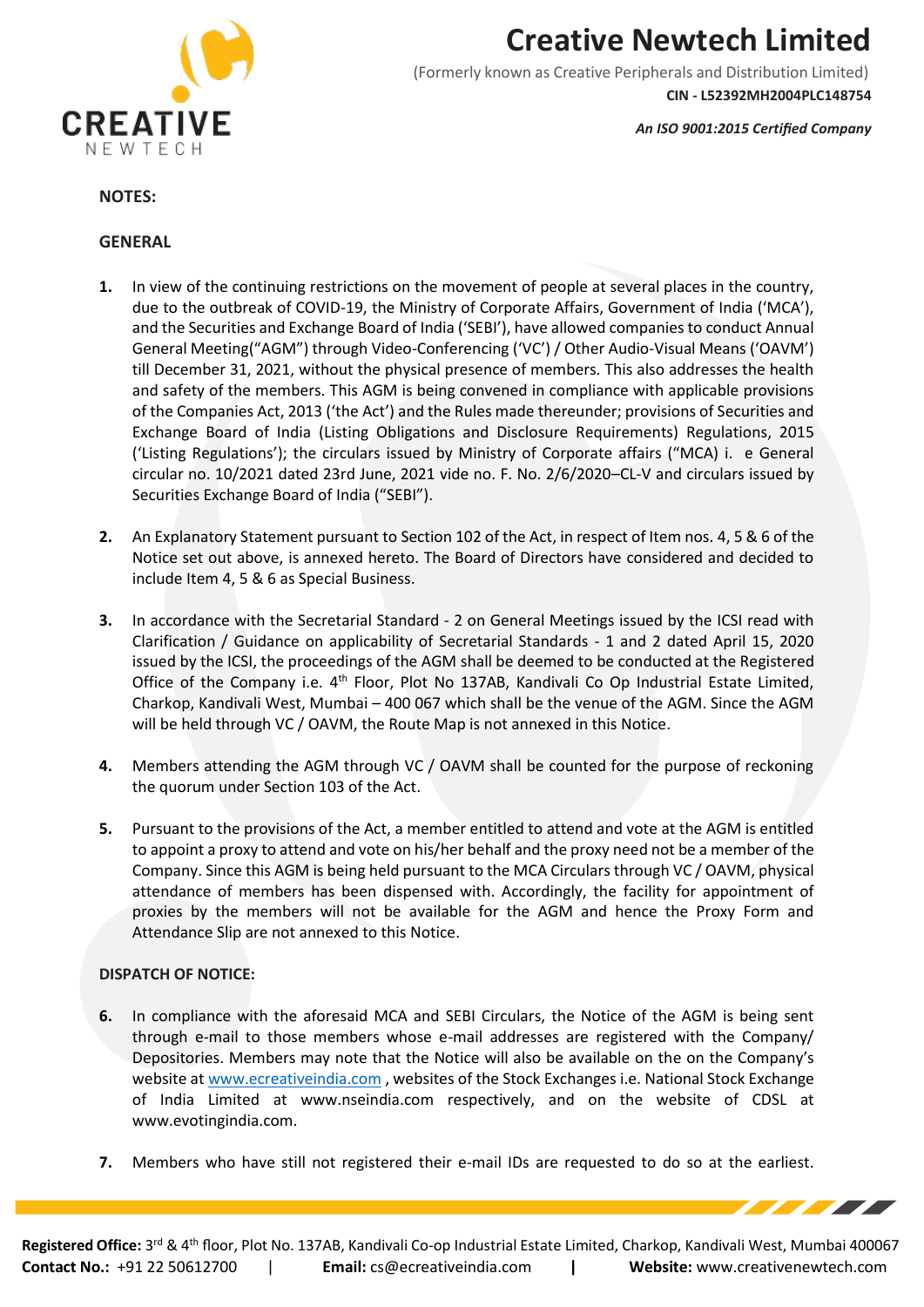

(Formerly known as Creative Peripherals and Distribution Limited) **CIN - L52392MH2004PLC148754**

*An ISO 9001:2015 Certified Company*

Members holding shares in electronic mode can get their e-mail IDs registered by contacting their respective Stock Broker/Depository Participant. Members holding shares in physical mode are requested to register their e-mail IDs with the Company or the RTA (M/s Bigshare Services Private Limited), for receiving the Notice of AGM and Annual Report. Requests can be e-mailed [cs@ecreativeindia.com](mailto:cs@ecreativeindia.com) or [investor@bigshareonline.com.](mailto:investor@bigshareonline.com) We urge members to support this Green Initiative effort of the Company and get their e-mail IDs registered.

### **CUT OFF DATE**

**8.** A person whose name is recorded in the register of members or in the register of beneficial owners maintained by the depositories as on **Wednesday, 22nd September 2021** ("the cut-off date") only shall be entitled to vote through Remote E-voting and at the AGM. The voting rights of Members shall be in proportion to their share of the paid- up equity share capital of the Company as on the Cut Off date.

#### **DECLARATION OF VOTING RESULT:**

- **9.** The Board of Directors has appointed M/s. Satyajit Mishra & Co., Practicing Company Secretaries, as a Scrutinizer to scrutinize the remote e-voting process and e-voting at the AGM in a fair and transparent manner.
- **10.** The Scrutinizer shall, immediately after the conclusion of voting at the AGM, first count the votes cast during the AGM, thereafter unblock the votes cast through remote e-voting and make, not later than 48 hours of conclusion of the AGM, a consolidated Scrutinizer's Report of the total votes cast in favour or against, if any, to the Chairman or a person authorised by him in writing, who shall countersign the same.
- **11.** The result declared along with the Scrutinizer's Report shall be placed on the Company's website at www.ecreativeindia.com. The Company shall simultaneously forward the results to National Stock Exchange of India Limited, where the shares of the Company are listed.

### **OTHER USEFUL INFORMATION:**

- **12.** Members are requested to read the 'Shareholder Information' section of the Notice for useful information.
- **13.** SEBI has mandated the submission of Permanent Account Number (PAN) by every participant in the securities market. Members holding shares in electronic form are requested to submit their PAN to their DPs, and those holding shares in physical form are requested to submit their PAN to the Company's Registrar and Transfer Agent.
- **14.** Members who hold shares in the dematerialised form and desire a change/correction in the bank account details, should intimate the same to their concerned DPs and not to the Company's RTA. Members are also requested to give the MICR Code of their banks to their DPs. The Company/Company's RTA will not entertain any direct request from such members for change of address, transposition of names, deletion of name of deceased joint holder and change in the bank account details. The said details will be considered as will be furnished by the DPs to the Company.

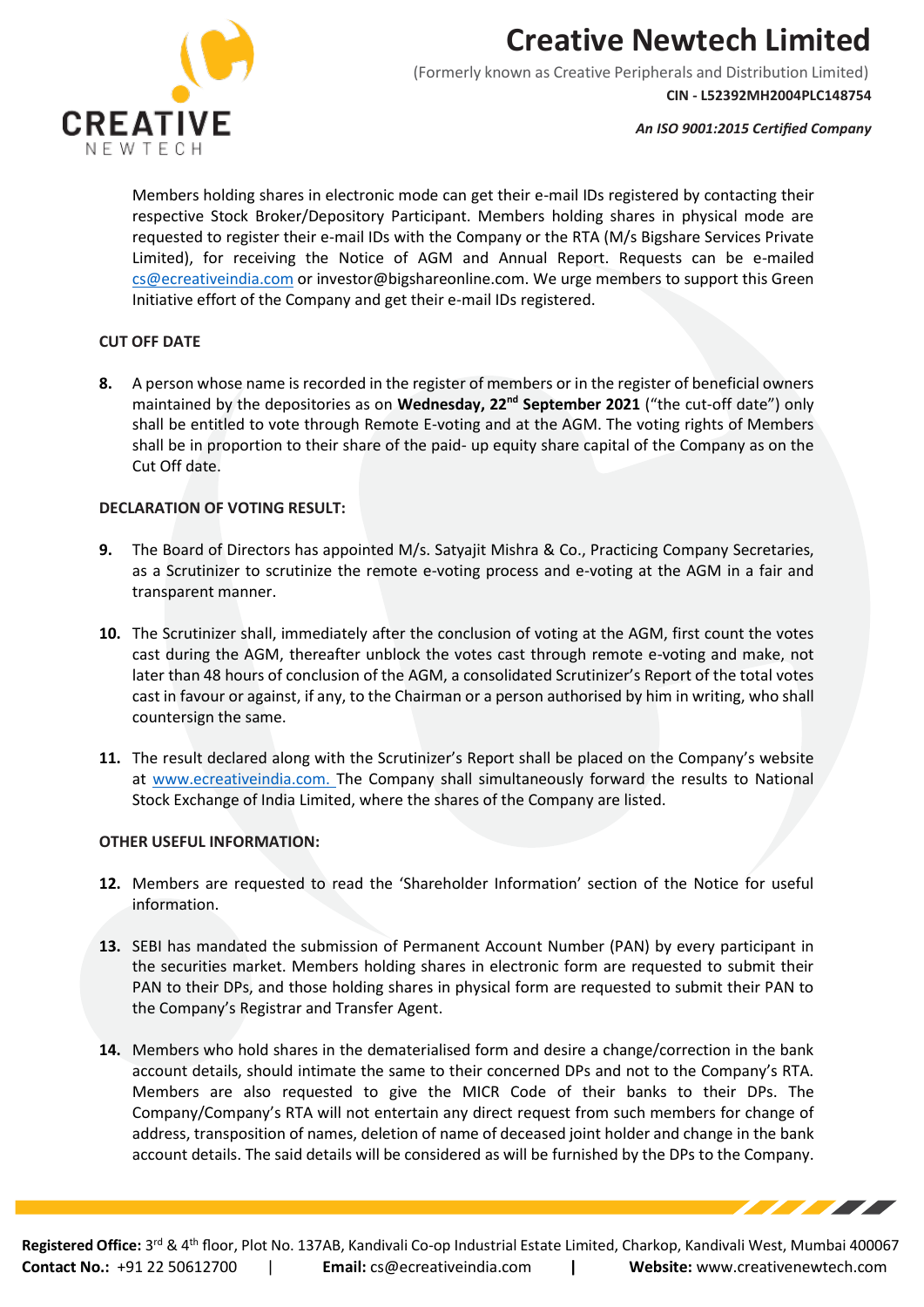

**CIN - L52392MH2004PLC148754**

*An ISO 9001:2015 Certified Company*

### **THE INSTRUCTIONS OF SHAREHOLDERS FOR REMOTE E-VOTING AND E- VOTING DURING AGM AND JOINING MEETING THROUGH VC/OAVM ARE AS UNDER:**

- **a.** As you are aware, in view of the situation arising due to COVID-19 global pandemic, the general meetings of the companies shall be conducted as per the guidelines issued by the Ministry of Corporate Affairs (MCA) vide Circular no. 10/2021 dated 23rd June, 2021 vide no. F. No. 2/6/2020– CL-V. The forthcoming AGM will thus be held through video conferencing (VC) or other audio-visual means (OAVM). Hence, Members can attend and participate in the ensuing AGM through VC/OAVM.
- **b.** Pursuant to the provisions of Section 108 of the Companies Act, 2013 read with Rule 20 of the Companies (Management and Administration) Rules, 2014 (as amended) and Regulation 44 of SEBI (Listing Obligations & Disclosure Requirements) Regulations 2015 (as amended), and MCA Circulars dated April 08, 2020, April 13, 2020 and May 05, 2020 the Company is providing facility of remote e-voting to its Members in respect of the business to be transacted at the AGM. For this purpose, the Company has entered into an agreement with Central Depository Services (India) Limited (CDSL) for facilitating voting through electronic means, as the authorized e-Voting's agency. The facility of casting votes by a member using remote e-voting as well as the e-voting system on the date of the AGM will be provided by CDSL.
- **c.** The Members can join the AGM in the VC/OAVM mode 15 minutes before and after the scheduled time of the commencement of the Meeting by following the procedure mentioned in the Notice. The facility of participation at the AGM through VC/OAVM will be made available to at least 1000 members on first come first served basis. This will not include large Shareholders (Shareholders holding 2% or more shareholding), Promoters, Institutional Investors, Directors, Key Managerial Personnel, the Chairpersons of the Audit Committee, Nomination and Remuneration Committee and Stakeholders Relationship Committee, Auditors etc. who are allowed to attend the AGM without restriction on account of first come first served basis.
- **d.** The attendance of the Members attending the AGM through VC/OAVM will be counted for the purpose of ascertaining the quorum under Section 103 of the Companies Act, 2013.
- **e.** Pursuant to MCA Circular No. 14/2020 dated April 08, 2020, the facility to appoint proxy to attend and cast vote for the members is not available for this AGM. However, in pursuance of Section 112 and Section 113 of the Companies Act, 2013, representatives of the members such as the President of India or the Governor of a State or body corporate can attend the AGM through VC/OAVM and cast their votes through e-voting.
- **f.** In line with the Ministry of Corporate Affairs (MCA) Circular No. 17/2020 dated April 13, 2020, the Notice calling the AGM has been uploaded on the website of the Company at [www.ecreativeindia.com.](http://www.ecreativeindia.com./) The Notice can also be accessed from the website of the Stock Exchanges i.e. National Stock Exchange of India Limited a[t www.nseindia.com](http://www.nseindia.com/) respectively. The AGM Notice is also disseminated on the website of CDSL (agency for providing the Remote e-Voting facility and evoting system during the AGM) i.e. [www.evotingindia.com.](http://www.evotingindia.com/)

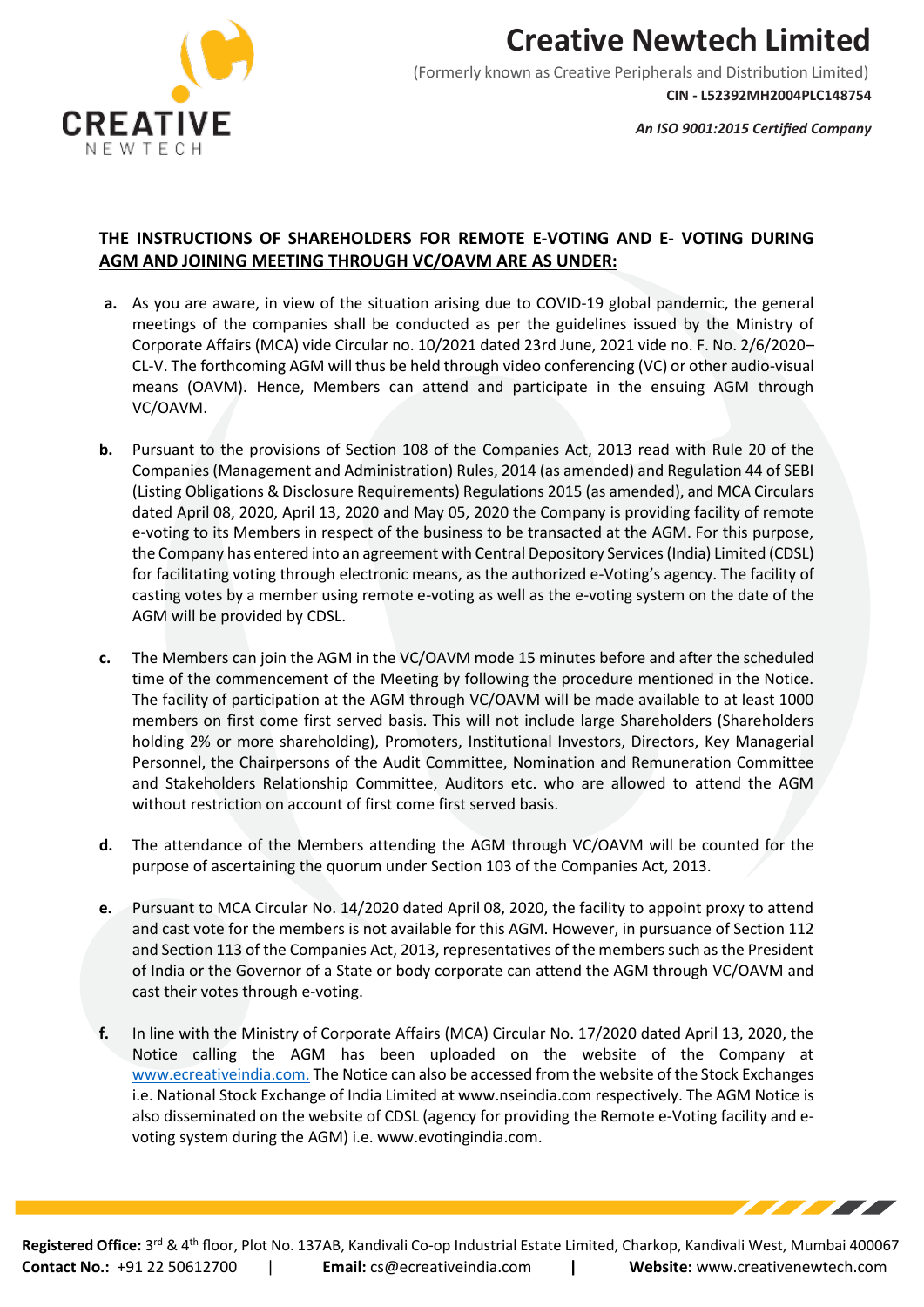

(Formerly known as Creative Peripherals and Distribution Limited)

**CIN - L52392MH2004PLC148754**

*An ISO 9001:2015 Certified Company*

#### **Note: Please read the instructions carefully before exercising your vote.**

**Facility to exercise vote(s) by means of Postal Ballot, including voting through e-voting will be available during the following period:**

| <b>Commencement of voting</b>                           | End of voting                                             |
|---------------------------------------------------------|-----------------------------------------------------------|
| From 09:00 AM, Sunday, 26 <sup>th</sup> September, 2021 | Up to 05:00 PM, Tuesday, 28 <sup>th</sup> September, 2021 |

The voting will not be allowed beyond 5:00 p.m. (IST) on Tuesday, September 28, 2021 and the e-voting shall be disabled by CDSL upon expiry of the aforesaid date and time.

#### **THE INTRUCTIONS OF SHAREHOLDERS FOR E-VOTING ARE AS UNDER:**

- **(i)** The voting period **begins on 9:00 a.m. (IST) on Sunday, September 26, 2021** and **ends on 5:00 p.m. (IST) on Tuesday, September 28, 2021.** During this period shareholders of the Company, holding shares either in physical form or in dematerialized form, as on the **cut-off date (record date) Wednesday, September 22, 2021**, may cast their vote electronically. The e-voting module shall be disabled by CDSL for voting thereafter.
- **(ii)** Pursuant to SEBI Circular No. **SEBI/HO/CFD/CMD/CIR/P/2020/242 dated 09.12.2020,** under Regulation 44 of Securities and Exchange Board of India (Listing Obligations and Disclosure Requirements) Regulations, 2015, listed entities are required to provide remote e-voting facility to its shareholders, in respect of all shareholders' resolutions. However, it has been observed that the participation by the public non-institutional shareholders/retail shareholders is at a negligible level.

Currently, there are multiple e-voting service providers (ESPs) providing e-voting facility to listed entities in India. This necessitates registration on various ESPs and maintenance of multiple user IDs and passwords by the shareholders.

In order to increase the efficiency of the voting process, pursuant to a public consultation, it has been decided to enable e-voting to **all the demat account holders**, **by way of a single login credential, through their demat accounts/ websites of Depositories/ Depository Participants**. Demat account holders would be able to cast their vote without having to register again with the ESPs, thereby, not only facilitating seamless authentication but also enhancing ease and convenience of participating in e-voting process.

**(iii)** In terms of **SEBI circular no. SEBI/HO/CFD/CMD/CIR/P/2020/242 dated December 9, 2020** on e-Voting facility provided by Listed Companies, Individual shareholders holding securities in demat mode are allowed to vote through their demat account maintained with Depositories and Depository Participants. Shareholders are advised to update their mobile number and email Id in their demat accounts in order to access e-Voting facility.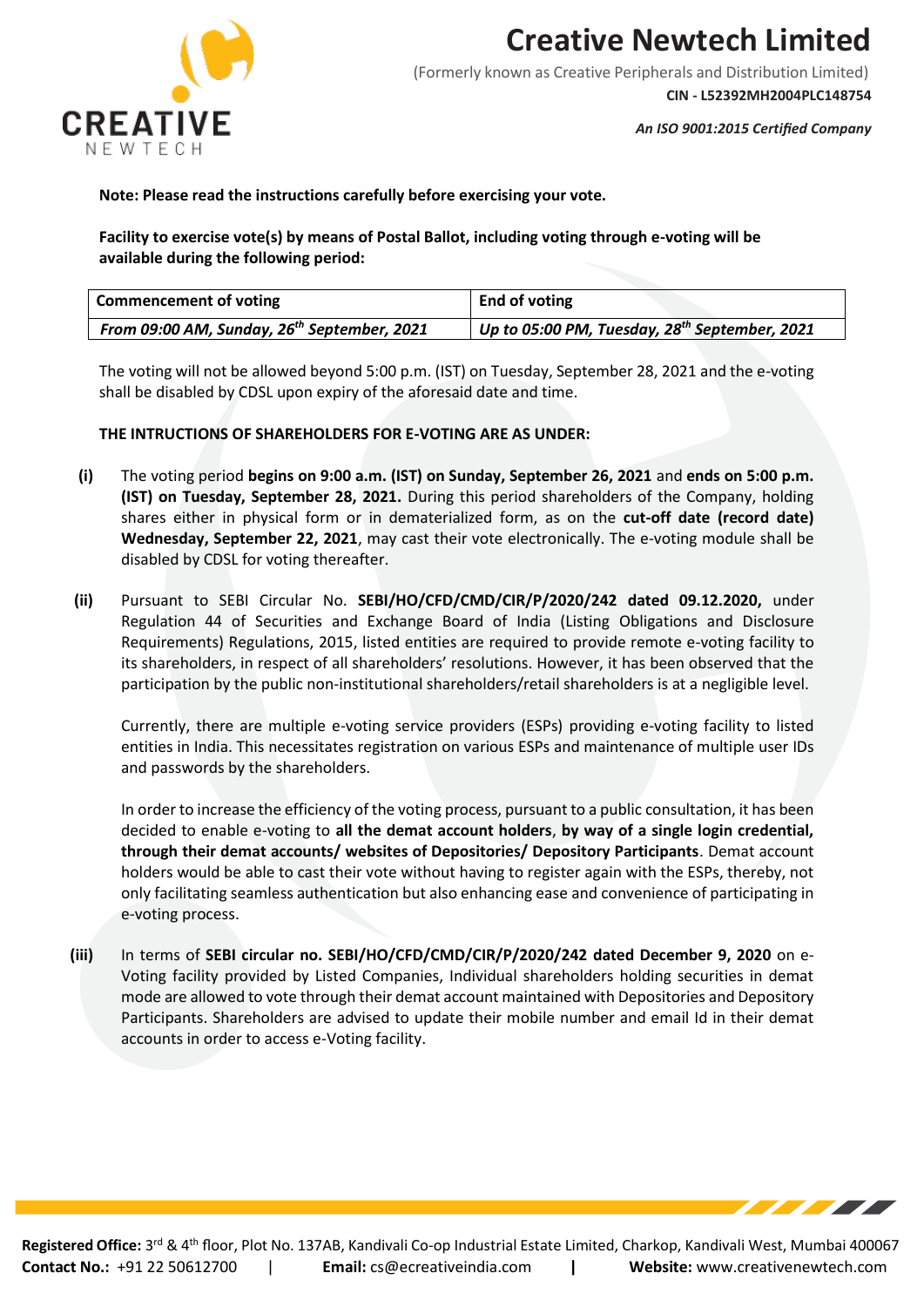

(Formerly known as Creative Peripherals and Distribution Limited) **CIN - L52392MH2004PLC148754**

*An ISO 9001:2015 Certified Company*

**TELEVISION** 

Pursuant to abovesaid SEBI Circular**,** Login method for e-Voting **for Individual shareholders holding securities in Demat mode CDSL/NSDL** is given below:

| of<br><b>Type</b> | <b>Login Method</b> |                                                                                                                                                              |
|-------------------|---------------------|--------------------------------------------------------------------------------------------------------------------------------------------------------------|
| shareholders      |                     |                                                                                                                                                              |
|                   | 1)                  | Users who have opted for CDSL Easi / Easiest facility, can login through their                                                                               |
| Individual        |                     | existing user id and password. Option will be made available to reach e-Voting                                                                               |
| Shareholders      |                     | page without any further authentication. The URL for users to login to Easi /                                                                                |
| holding           |                     | https://web.cdslindia.com/myeasi/home/login<br>Easiest<br>visit<br>are<br>or                                                                                 |
| securities<br>in  |                     | www.cdslindia.com and click on Login icon and select New System Myeasi.                                                                                      |
| Demat mode        | 2)                  | After successful login the Easi / Easiest user will be able to see the e-Voting option                                                                       |
| with CDSL         |                     | for eligible companies where the evoting is in progress as per the information                                                                               |
|                   |                     | provided by company. On clicking the evoting option, the user will be able to see                                                                            |
|                   |                     | e-Voting page of the e-Voting service provider for casting your vote during the                                                                              |
|                   |                     | remote e-Voting period. Additionally, there is also links provided to access the                                                                             |
|                   |                     | system of all e-Voting Service Providers i.e. CDSL/NSDL/KARVY/LINKINTIME, so                                                                                 |
|                   |                     | that the user can visit the e-Voting service providers' website directly.                                                                                    |
|                   | 3)                  | If the user is not registered for Easi/Easiest, option to register is available at                                                                           |
|                   |                     | https://web.cdslindia.com/myeasi/Registration/EasiRegistration                                                                                               |
|                   | 4)                  | Alternatively, the user can directly access e-Voting page by providing Demat                                                                                 |
|                   |                     | Number<br>and<br><b>PAN</b><br>No. from<br>$\mathsf{a}$<br>e-Voting<br>link<br>Account<br>available                                                          |
|                   |                     | www.cdslindia.com<br>home<br>click<br>on<br>page<br>or<br>on                                                                                                 |
|                   |                     | https://evoting.cdslindia.com/Evoting/EvotingLogin<br>The<br>system<br>will<br>authenticate the user by sending OTP on registered Mobile & Email as recorded |
|                   |                     | in the Demat Account. After successful authentication, user will be able to see                                                                              |
|                   |                     | the e-Voting option where the evoting is in progress and also able to directly                                                                               |
|                   |                     | access the system of all e-Voting Service Providers.                                                                                                         |
|                   | 1)                  | If you are already registered for NSDL IDeAS facility, please visit the e-Services                                                                           |
| Individual        |                     | website of NSDL. Open web browser by typing the following URL:                                                                                               |
| Shareholders      |                     | https://eservices.nsdl.com either on a Personal Computer or on a mobile. Once                                                                                |
| holding           |                     | the home page of e-Services is launched, click on the "Beneficial Owner" icon                                                                                |
| securities<br>in  |                     | under "Login" which is available under 'IDeAS' section. A new screen will open.                                                                              |
| demat mode        |                     | You will have to enter your User ID and Password. After successful                                                                                           |
| with NSDL         |                     | authentication, you will be able to see e-Voting services. Click on "Access to e-                                                                            |
|                   |                     | Voting" under e-Voting services and you will be able to see e-Voting page. Click                                                                             |
|                   |                     | on company name or e-Voting service provider name and you will be re-directed                                                                                |
|                   |                     | to e-Voting service provider website for casting your vote during the remote e-                                                                              |
|                   |                     | Voting period.                                                                                                                                               |
|                   | 2)                  | If the user is not registered for IDeAS e-Services, option to register is available at                                                                       |
|                   |                     | https://eservices.nsdl.com. Select "Register Online for IDeAS "Portal or click at                                                                            |
|                   |                     | https://eservices.nsdl.com/SecureWeb/IdeasDirectReg.jsp                                                                                                      |
|                   | 3)                  | Visit the e-Voting website of NSDL. Open web browser by typing the following                                                                                 |
|                   |                     | URL: https://www.evoting.nsdl.com/ either on a Personal Computer or on a                                                                                     |
|                   |                     | mobile. Once the home page of e-Voting system is launched, click on the icon                                                                                 |
|                   |                     | "Login" which is available under 'Shareholder/Member' section. A new screen                                                                                  |
|                   |                     | will open. You will have to enter your User ID (i.e. your sixteen digit demat                                                                                |
|                   |                     | account number hold with NSDL), Password/OTP and a Verification Code as                                                                                      |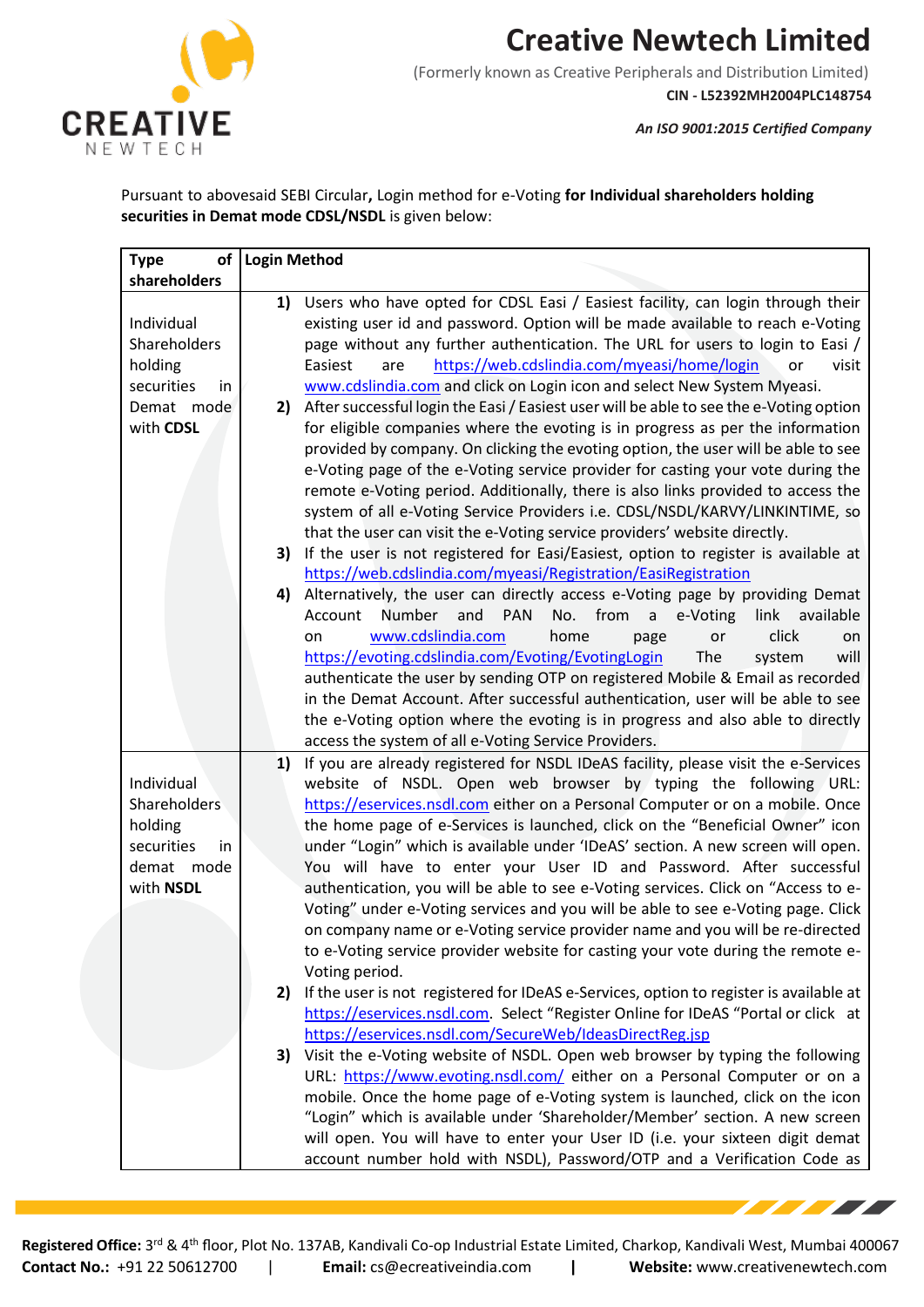

(Formerly known as Creative Peripherals and Distribution Limited)

**CIN - L52392MH2004PLC148754**

a de la característica de la característica de la característica de la característica de la característica de

*An ISO 9001:2015 Certified Company*

|                     | shown on the screen. After successful authentication, you will be redirected to   |
|---------------------|-----------------------------------------------------------------------------------|
|                     | NSDL Depository site wherein you can see e-Voting page. Click on company name     |
|                     | or e-Voting service provider name and you will be redirected to e-Voting service  |
|                     | provider website for casting your vote during the remote e-Voting period.         |
| Individual          | You can also login using the login credentials of your demat account through your |
| <b>Shareholders</b> | Depository Participant registered with NSDL/CDSL for e-Voting facility. After     |
| (holding)           | Successful login, you will be able to see e-Voting option. Once you click on e-   |
| securities<br>in    | Voting option, you will be redirected to NSDL/CDSL Depository site after          |
| demat mode)         | successful authentication, wherein you can see e-Voting feature. Click on         |
| login through       | company name or e-Voting service provider name and you will be redirected to      |
| their               | e-Voting service provider website for casting your vote during the remote e-      |
| <b>Depository</b>   | Voting period.                                                                    |
| <b>Participants</b> |                                                                                   |
|                     |                                                                                   |

**Important note:** Members who are unable to retrieve User ID/ Password are advised to use Forget User ID and Forget Password option available at abovementioned website.

**Helpdesk for Individual Shareholders holding securities in demat mode for any technical issues related to login through Depository i.e. CDSL and NSDL**

| Login type                                 | <b>Helpdesk details</b>                                        |
|--------------------------------------------|----------------------------------------------------------------|
| Individual Shareholders holding securities | Members facing any technical issue in login can contact CDSL   |
| in Demat mode with CDSL                    | helpdesk<br>sending a<br>bv<br>at<br>request                   |
|                                            | helpdesk.evoting@cdslindia.comor contact at 022-23058738       |
|                                            | and 22-23058542-43.                                            |
| Individual Shareholders holding securities | Members facing any technical issue in login can contact NSDL   |
| in Demat mode with NSDL                    | helpdesk by sending a request at evoting@nsdl.co.in or call at |
|                                            | toll free no.: 1800 1020 990 and 1800 22 44 30                 |

- **(iv)** Login method for e-Voting for **Physical shareholders and shareholders other than individual holding in Demat form.**
	- **1)** The shareholders should log on to the e-voting website [www.evotingindia.com.](http://www.evotingindia.com/)
	- **2)** Click on "Shareholders" module.
	- **3)** Now enter your User ID
		- a. For CDSL: 16 digits beneficiary ID,
		- b. For NSDL: 8 Character DP ID followed by 8 Digits Client ID,
		- c. Shareholders holding shares in Physical Form should enter Folio Number registered with the Company.
	- **4)** Next enter the Image Verification as displayed and Click on Login.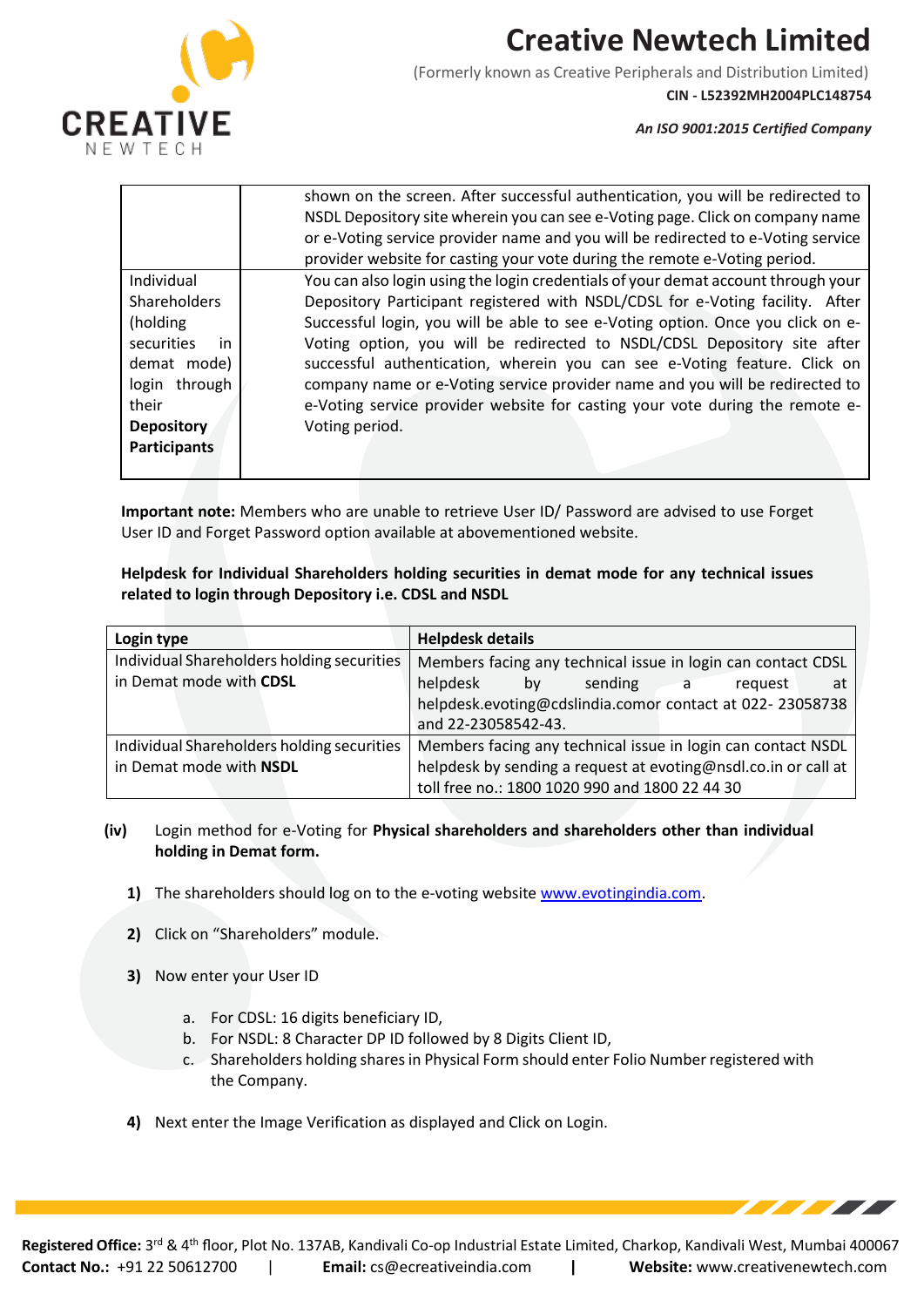

(Formerly known as Creative Peripherals and Distribution Limited) **CIN - L52392MH2004PLC148754**

*An ISO 9001:2015 Certified Company*

- **5)** If you are holding shares in demat form and had logged on t[o www.evotingindia.com](http://www.evotingindia.com/) and voted on an earlier e-voting of any company, then your existing password is to be used.
- **6)** If you are a first-time user follow the steps given below:

|                   | For Physical shareholders and other than individual shareholders holding shares in                                                                                                          |  |  |
|-------------------|---------------------------------------------------------------------------------------------------------------------------------------------------------------------------------------------|--|--|
|                   | Demat.                                                                                                                                                                                      |  |  |
| <b>PAN</b>        | Enter your 10 digit alpha-numeric *PAN issued by Income Tax Department (Applicable                                                                                                          |  |  |
|                   | for both demat shareholders as well as physical shareholders)                                                                                                                               |  |  |
|                   | Shareholders who have not updated their PAN with the Company/Depository<br>$\bullet$<br>Participant are requested to use the sequence number sent by Company/RTA or<br>contact Company/RTA. |  |  |
| <b>Dividend</b>   | Enter the Dividend Bank Details or Date of Birth (in dd/mm/yyyy format) as recorded in                                                                                                      |  |  |
| Bank              | your demat account or in the company records in order to login.                                                                                                                             |  |  |
| <b>Details</b>    | If both the details are not recorded with the depository or company, please<br>$\bullet$                                                                                                    |  |  |
| <b>OR</b> Date of | enter the member id / folio number in the Dividend Bank details field.                                                                                                                      |  |  |
| Birth (DOB)       |                                                                                                                                                                                             |  |  |

- **(v)** After entering these details appropriately, click on "SUBMIT" tab.
- **(vi)** Shareholders holding shares in physical form will then directly reach the Company selection screen. However, shareholders holding shares in demat form will now reach 'Password Creation' menu wherein they are required to mandatorily enter their login password in the new password field. Kindly note that this password is to be also used by the demat holders for voting for resolutions of any other company on which they are eligible to vote, provided that company opts for e-voting through CDSL platform. It is strongly recommended not to share your password with any other person and take utmost care to keep your password confidential.
- **(vii)** For shareholders holding shares in physical form, the details can be used only for e-voting on the resolutions contained in this Notice.
- **(viii)** Click on the EVSN for the relevant <Company Name> on which you choose to vote.
- **(ix)** On the voting page, you will see "RESOLUTION DESCRIPTION" and against the same the option "YES/NO" for voting. Select the option YES or NO as desired. The option YES implies that you assent to the Resolution and option NO implies that you dissent to the Resolution.
- **(x)** Click on the "RESOLUTIONS FILE LINK" if you wish to view the entire Resolution details.
- **(xi)** After selecting the resolution, you have decided to vote on, click on "SUBMIT". A confirmation box will be displayed. If you wish to confirm your vote, click on "OK", else to change your vote, click on "CANCEL" and accordingly modify your vote.
- **(xii)** Once you "CONFIRM" your vote on the resolution, you will not be allowed to modify your vote.
- **(xiii)** You can also take a print of the votes cast by clicking on "Click here to print" option on the Voting page.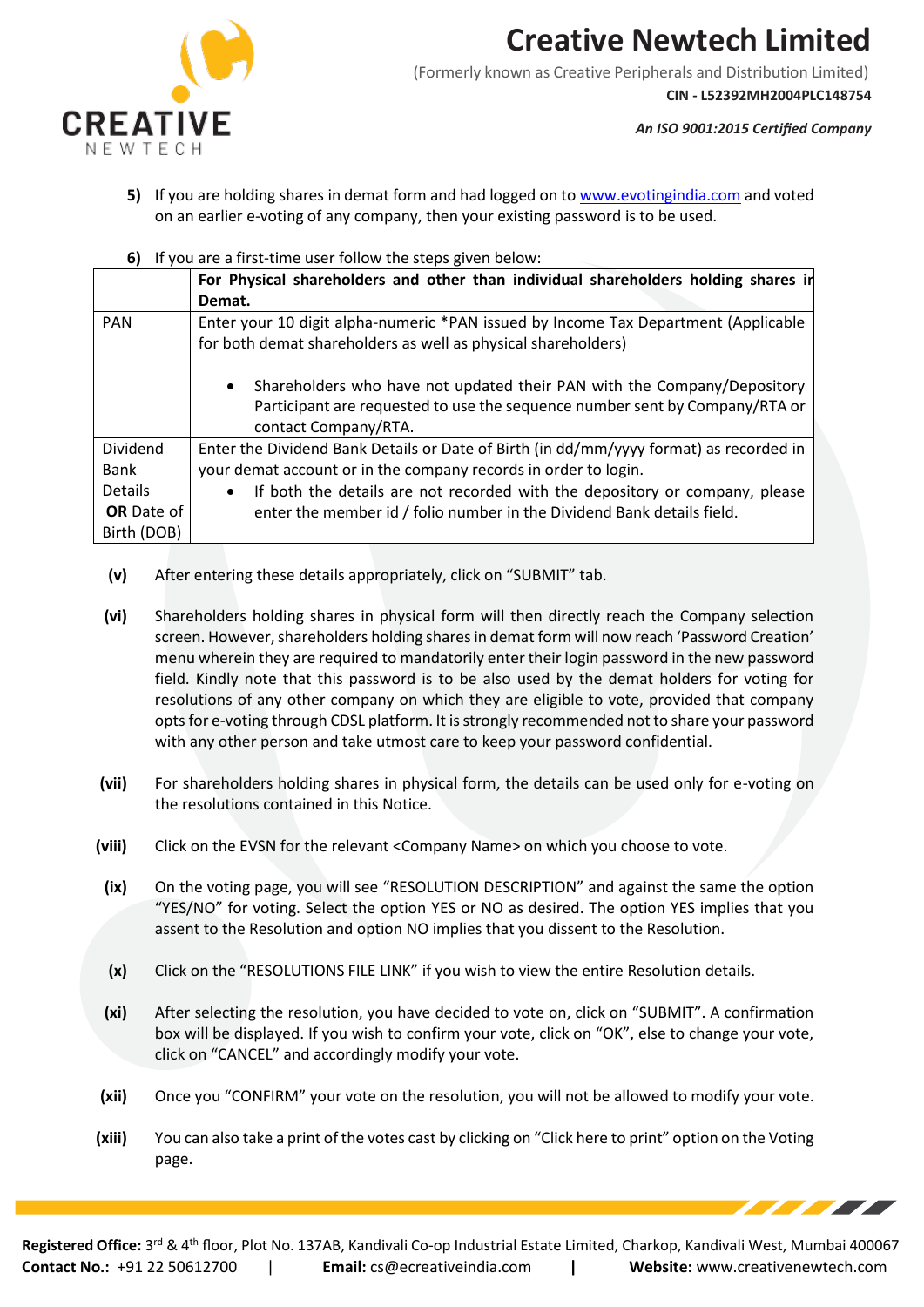

(Formerly known as Creative Peripherals and Distribution Limited) **CIN - L52392MH2004PLC148754**

*An ISO 9001:2015 Certified Company*

- **(xiv)** If a demat account holder has forgotten the login password then Enter the User ID and the image verification code and click on Forgot Password & enter the details as prompted by the system.
- **(xv) Additional Facility for Non – Individual Shareholders and Custodians –For Remote Voting only.**
	- Non-Individual shareholders (i.e. other than Individuals, HUF, NRI etc.) and Custodians are required to log on to [www.evotingindia.com](http://www.evotingindia.com/) and register themselves in the "Corporates" module.
	- A scanned copy of the Registration Form bearing the stamp and sign of the entity should be emailed to [helpdesk.evoting@cdslindia.com.](mailto:helpdesk.evoting@cdslindia.com)
	- After receiving the login details a Compliance User should be created using the admin login and password. The Compliance User would be able to link the account(s) for which they wish to vote on.
	- The list of accounts linked in the login should be mailed to helpdesk.evoting@cdslindia.com and on approval of the accounts they would be able to cast their vote.
	- A scanned copy of the Board Resolution and Power of Attorney (POA) which they have issued in favour of the Custodian, if any, should be uploaded in PDF format in the system for the scrutinizer to verify the same.
	- Alternatively, Non-Individual shareholders are required to send the relevant Board Resolution/ Authority letter etc. together with attested specimen signature of the duly authorized signatory who are authorized to vote, to the Scrutinizer and to the Company at the email address viz; cs@ecreativeindia.com, if they have voted from individual tab & not uploaded same in the CDSL e-voting system for the scrutinizer to verify the same.

### **PROCESS FOR THOSE SHAREHOLDERS WHOSE EMAIL/MOBILE NO. ARE NOT REGISTERED WITH THE COMPANY/DEPOSITORIES.**

- **1.** For Physical shareholders- please provide necessary details like Folio No., Name of shareholder, scanned copy of the share certificate (front and back), PAN (self-attested scanned copy of PAN card), AADHAR (self-attested scanned copy of Aadhar Card) by email to **Company/RTA email id**.
- **2.** For Demat shareholders -, Please update your email id & mobile no. with your respective Depository Participant (DP)
- **3.** For Individual Demat shareholders Please update your email id & mobile no. with your respective Depository Participant (DP) which is mandatory while e-Voting through Depository.

If you have any queries or issues regarding attending AGM & e-Voting from the CDSL e-Voting System, you can write an email to [helpdesk.evoting@cdslindia.com](mailto:helpdesk.evoting@cdslindia.com) or contact at 022- 23058738 and 022- 23058542/43.

All grievances connected with the facility for voting by electronic means may be addressed to Mr. Rakesh Dalvi, Sr. Manager, (CDSL,) Central Depository Services (India) Limited, A Wing, 25th Floor, Marathon Futurex, Mafatlal Mill Compounds, N M Joshi Marg, Lower Parel (East), Mumbai - 400013 or send an email to [helpdesk.evoting@cdslindia.com](mailto:helpdesk.evoting@cdslindia.com) or call on 022-23058542/43.

**Contact No.:** +91 22 50612700 | **Email:** [cs@ecreativeindia.com](mailto:cs@ecreativeindia.com) **| Website:** www.creativenewtech.com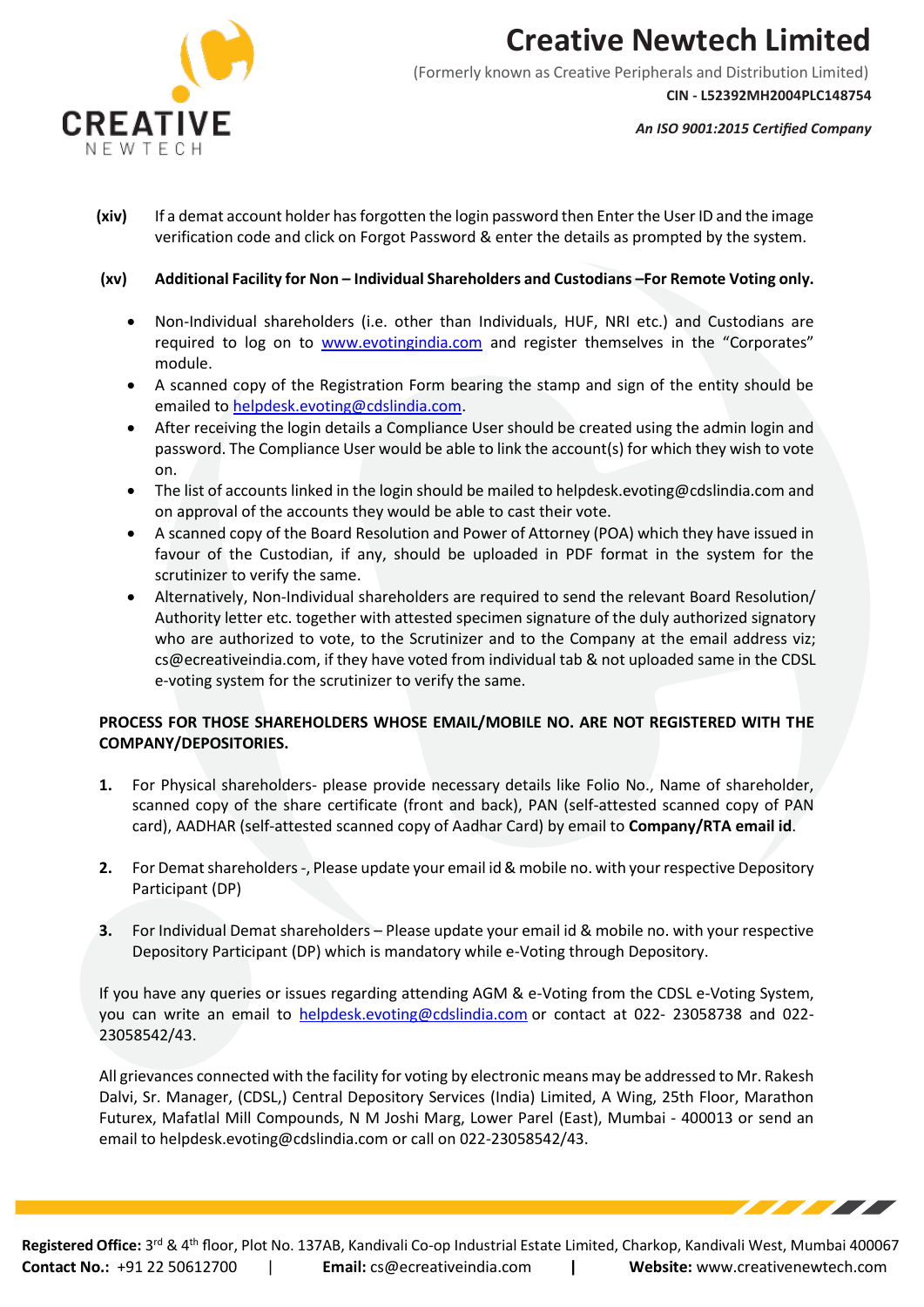

(Formerly known as Creative Peripherals and Distribution Limited) **CIN - L52392MH2004PLC148754**

*An ISO 9001:2015 Certified Company*

### **INSTRUCTIONS FOR SHAREHOLDERS ATTENDING THE AGM THROUGH VC/OAVM & E-VOTING DURING MEETING ARE AS UNDER:**

- **1.** The procedure for attending meeting & e-Voting on the day of the AGM is same as the instructions mentioned above for Remote e-voting.
- **2.** The link for VC/OAVM to attend meeting will be available where the EVSN of Company will be displayed after successful login as per the instructions mentioned above for Remote e-voting.
- **3.** Shareholders who have voted through Remote e-Voting will be eligible to attend the meeting. However, they will not be eligible to vote at the AGM.
- **4.** Shareholders are encouraged to join the Meeting through Laptops / IPads for better experience.
- **5.** Further shareholders will be required to allow Camera and use Internet with a good speed to avoid any disturbance during the meeting.
- **6.** Please note that Participants Connecting from Mobile Devices or Tablets or through Laptop connecting via Mobile Hotspot may experience Audio/Video loss due to Fluctuation in their respective network. It is therefore recommendedto use Stable Wi-Fi or LAN Connection to mitigate any kind of aforesaid glitches.
- **7.** Shareholders who would like to express their views/ask questions during the meeting may register themselves as a speaker by sending their request in advance **at least 3 days prior** to meeting mentioning their name, demat account number/folio number, email id, mobile number at **[cs@ecreativeindia.com](mailto:cs@ecreativeindia.com)**. The shareholders who do not wish to speak during the AGM but have queries may send their queries in advance 3 days prior to meeting mentioning their name, demat account number/folio number, email id, mobile number at [cs@ecreativeindia.com.](mailto:cs@ecreativeindia.com) These queries will be replied to by the company suitably by email.
- **8.** Those shareholders who have registered themselves as a speaker will only be allowed to express their views/ask questions during the meeting.
- **9.** Only those shareholders, who are present in the AGM through VC/OAVM facility and have not casted their vote on the Resolutions through remote e- Voting and are otherwise not barred from doing so, shall be eligible to vote through e-Voting system available during the AGM.
- **10.** If any Votes are cast by the shareholders through the e-voting available during the AGM and if the same shareholders have not participated in the meeting through VC/OAVM facility, then the votes cast by such shareholders shall be considered invalid as the facility of e-voting during the meeting is available only to the shareholders attending the meeting.